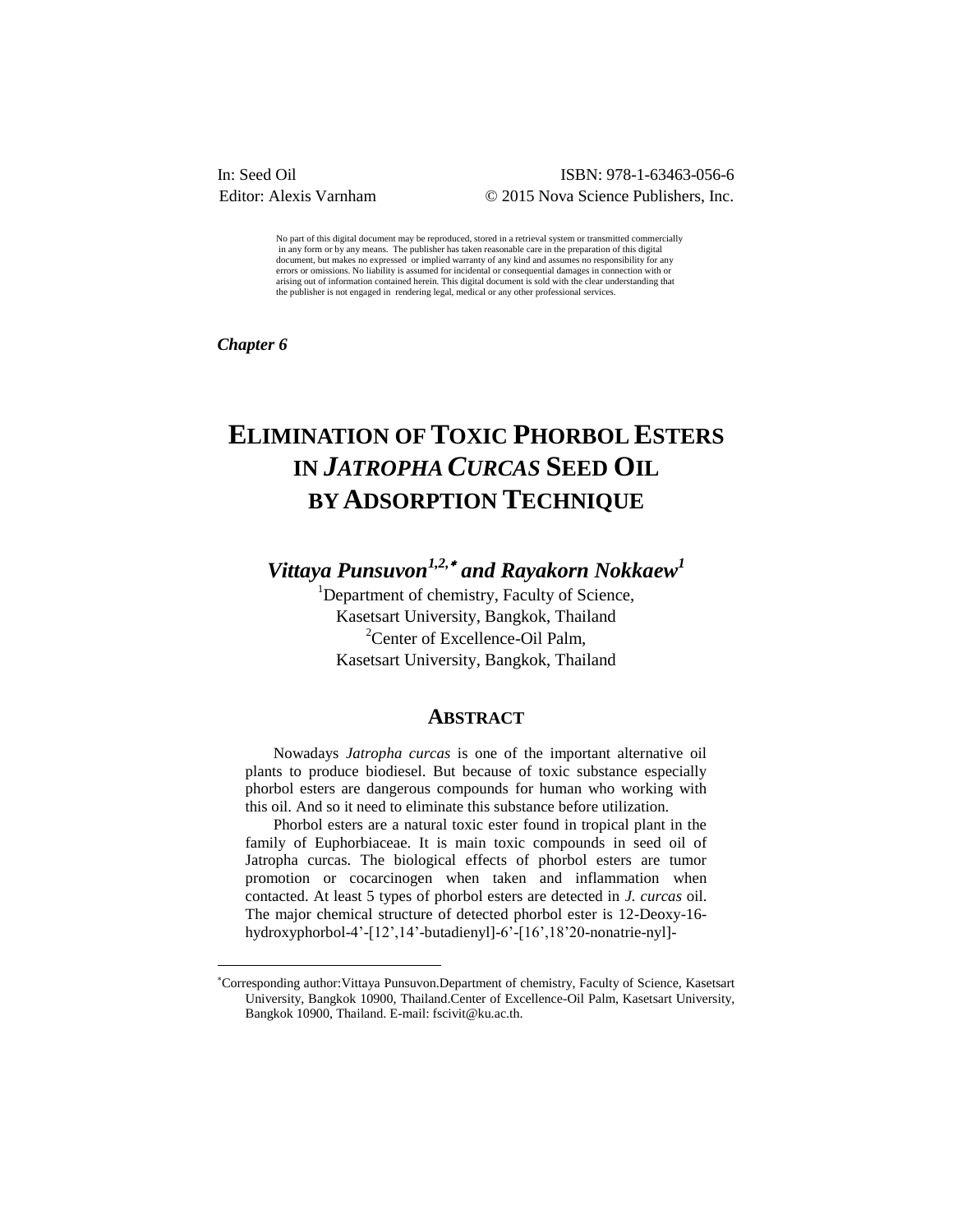bicyclo[3.1.6]hexane-(13-0)-2'-[carboxylate]-(16-0)-3'-[8'-butenoic-10'] ate or DHPB.

Many researchers tried to detoxify phorbol esters in seed oil by the extraction with ethanol or methanol but this experiment is difficult to apply for industrial scale because of the immense solvent consumption. Some researcher studied on tradition oil refining process by using deacidification followed bleaching step. The result of experiment showed only 55% of phorbol esters were removed. So in our experiment, the adsorption technique using bentonite was applied to adsorp phorbol esters compounds. The result showed that the optimum adsorption condition on *J. curcas* oil was 3.2%(w/v) of bentonite, 15 min of adsorption time, 100 rpm of stirring rate at room temperature. The phorbol esters can be removed up to 98% for one time of adsorption. This technique is recommended for detoxification *J. curcas* oil in large scale production.

In addition, our study also develop a technique to confirm the presence of phobol esters left in oil after adsorption using liquid chromatography-tandem mass spectrometry with multiple reaction monitoring mode that detects the ionization of parent molecule with mass 711 to precursor and product ion with mass 311 and 293 respectively. This technique is useful technique to confirm phorbol esters left in oil.

**Keywords:** Phorbol esters, Adsorption, Biodiesel, *Jatropha curcas*

## **1.INTRODUCTION**

Nowadays, the demand and supply gap of vegetable oil has been widening all over the world because of the oil price is increased. Globally, the usage of friendly environmentally fuels is encouraged.

The energy extracted from biomass and tree based materials are perhaps the oldest source of renewable energy. Biomass can be generated from various sources, such as edible and non-edible seed oils, algae and bacteria, forest residues, waste from food and processing, kitchen wastes, etc. The most important biofuels generated from biomass are biodiesel and bioethanol.

Thailand is not rich in petroleum reserves and crude oil, petroleum products must be imported to meet growing energy needs. These fuel and products are usually high prices.

The seeking alternative energy is urgently needed for biodiesel production. Plant species which can be processed to provide a diesel fuel substitute have captured the interest of Thai scientists.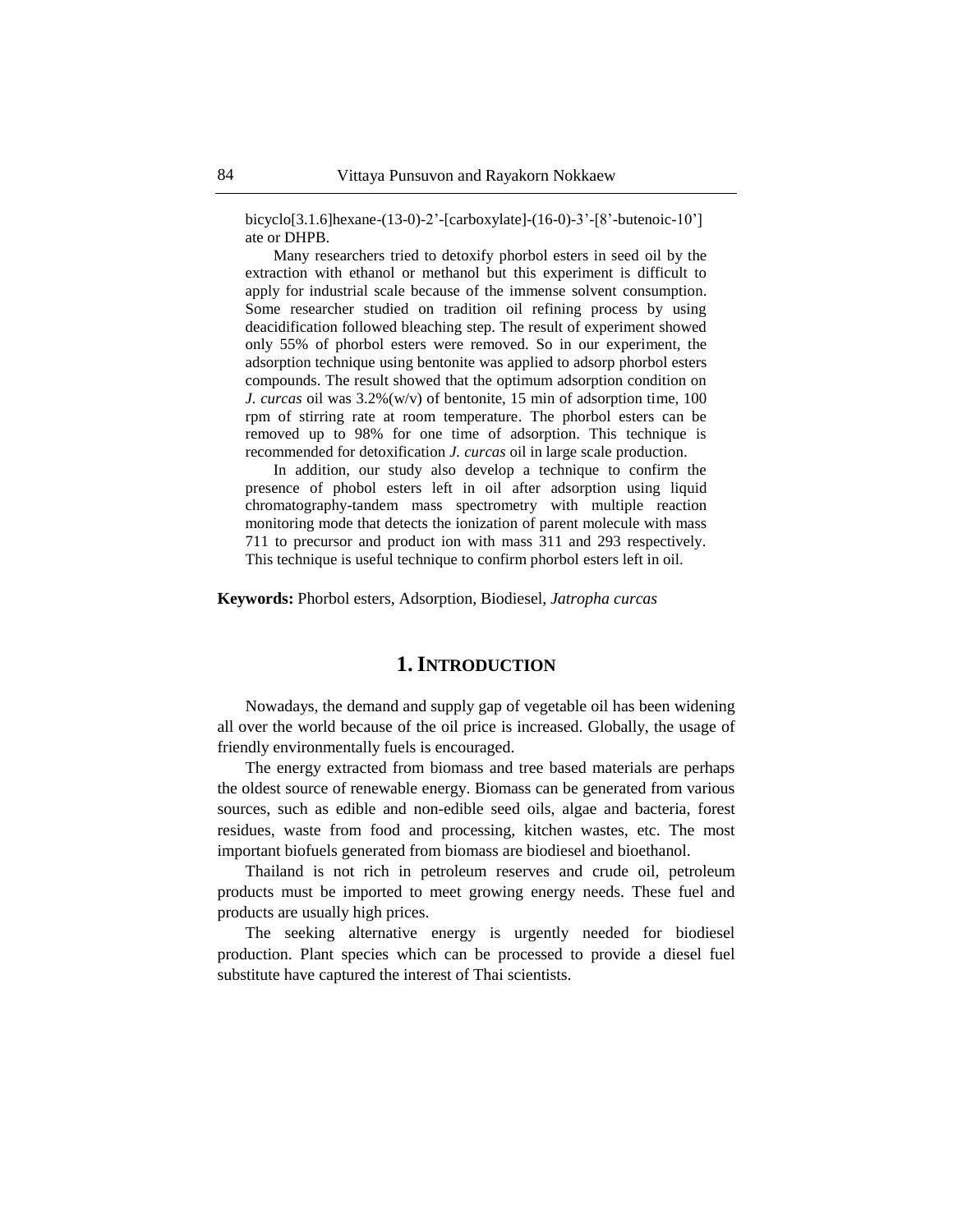Most of these plant species are such as palm, coconut, soy bean, sunflower, *Jatropha curcas* L. (Saboodum), etc. Ministry of Thai Energy has a policy on renewable energy strategy in the year 2004 that the use of renewable energy in Thailand will increase about 8% of the total energy or 6,540,000 tons within the year 2011 which biodiesel is the one purpose of renewable energy.

Thai government has a policy to support *J. curcas* L. plantation for farmers mainly for renewable energy. *J. curcas* L. is a drought-resistant shrub. It is a member of Euphobiaceae family which is cultivated in Central and South America, South-east Asia, India and Africa. This plant came to Thailand about 200 years ago by Portuguese*.* Seed oil of *J. curcas* L. is used for soap making and lighting for lamps. The plants grow quickly, survive in poor stony soil and resist to drought. The height of the plant is 2-7 meters and the lifetime is about 50 years. In Thailand the name Saboodam is usually used for *J. curcas* L. The plant can be used in many ways, such as to prevent erosion, reclaim land, grown as a live fence, etc. The seed kernels contain 40-60% oil (Makkar et al., 1997) in which its fatty acid composition is similar to the oil used for human nutrition (Gübitz et al. 1998). A total of 19-27% crude protein can be obtained from press cake (Makkar et al., 1997) which can be a protein source for animal feed. The kernels also contain a number of several toxic and antinutritional compounds. These compounds are trypsin inhibitors, lectins, saponins, phytate and phorbol esters which might cause or at least aggravate the adverse effects in the long term contact, except phorbol esters affect on the short term contact (Makkar et al., 1997).

Phorbol esters are toxic substances that found in plant species of Euphobiaceae and Thymelaceae families. Their structures are based on tetracyclic carbon skeleton known as tigliane. They are known to cause a wide range of biological effects including tumor promotion, cell proliferation, activation of blood plateles and inflammation (Aitken, 1986). These effects are closely related to the structure of several compounds.

Therefore, detoxification of these phorbol esters from the seed oil is required, even when it is industrially used because of the possibility to direct contact of persons with the seed oil. Many experiments eliminate phorbol esters in seed oil by the extraction with ethanol (Gross et al., 1997).

This experiment is difficult to apply for industrial scale because of the immense solvent consumption. Experiment on traditional oil refining process that examines the effects on the phorbol esters content from *J. curcas* oil was performed by Hass (Hass, 2000). It showed that deacidification step and bleaching step could reduce the content of phorbol esters up to 55%.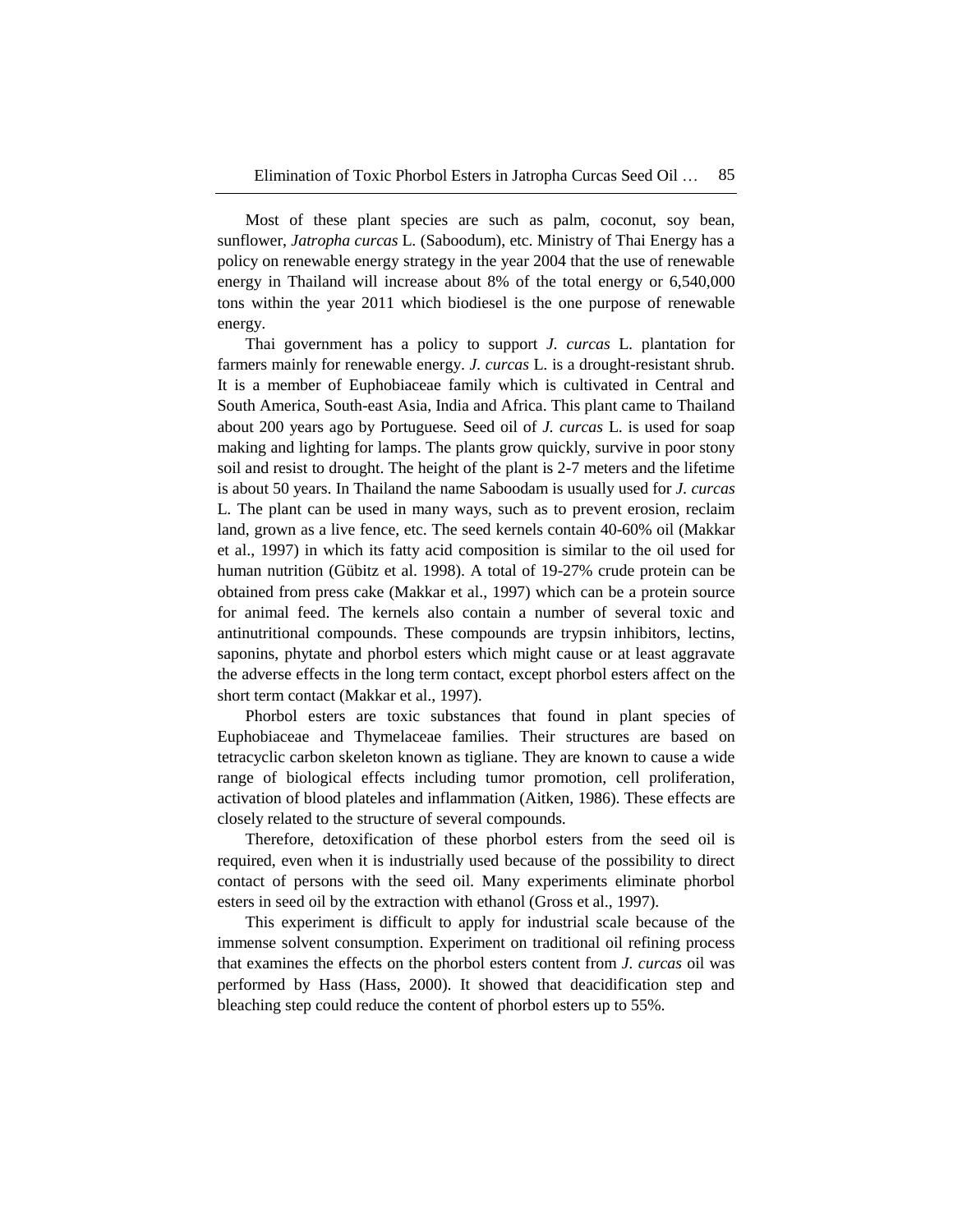In addition, phorbol esters are heat stable and can withstand roasting temperature as high as 160°C for 30 min (Makkar and Becker, 1997).

In this experiment, the adsorption process of phorbol esters from *J.* curcas seed oil is examined. In seed oil, bleaching steps in refining of edible oil process can be replaced by the adsorption process.

# **2. LITERATURE REVIEW**

### **2.1.** *Jatropha Curcas* **Linn**

#### *2.1.1. Botanical Description*

*Jatropha curcas* L., as known as "physic nut, purging nut, big purging nut, American purging nut, black vomit nut, saboodum, etc.', is a member of the Euphobiaceae family.

It is a tropical plant which can reach a height of 2-7 meters. It is cultivated mainly as a hedge in many Latin America, Asia and African countries. It can be grown in low and high rainfall areas either in the farms as a commercial crop or on the boundaries as a hedge to protect fields from grazing animals and to prevent erosion.

#### *2.1.2. Utilization of Various Parts of Jatropha curcas L.*

All parts of *J. curcas* L. have been used in traditional medicine and for various purposes. The oil has been used as a purgative, to treat skin diseases and to soothe pain such as rheumatism. Decoction of the leaves has been used against coughs or as antiseptics after birth, and the branches as chewing sticks (Heller, 1996).

Various extracts from *Jatropha* seeds and leaves show molluscicidal, insecticidal and fungicidal properties (Nwosu and Okafor, 1995; Liu et al., 1997; Solsoloy et al., 1997). The utilization of various parts of *J. curcas* L. is reviewed in Figure 1 (Gübitz et al., 1999).

### *2.1.3. Chemical and Physical Properties of Jatropha curcas L.*

The seed kernels, which seem to be the part of the plant with the highest potential for utilization, contain 40-60% oil (Makkar et al., 1997) with a fatty acid composition similar to oils used for human nutrition (Gübitz et al., 1999).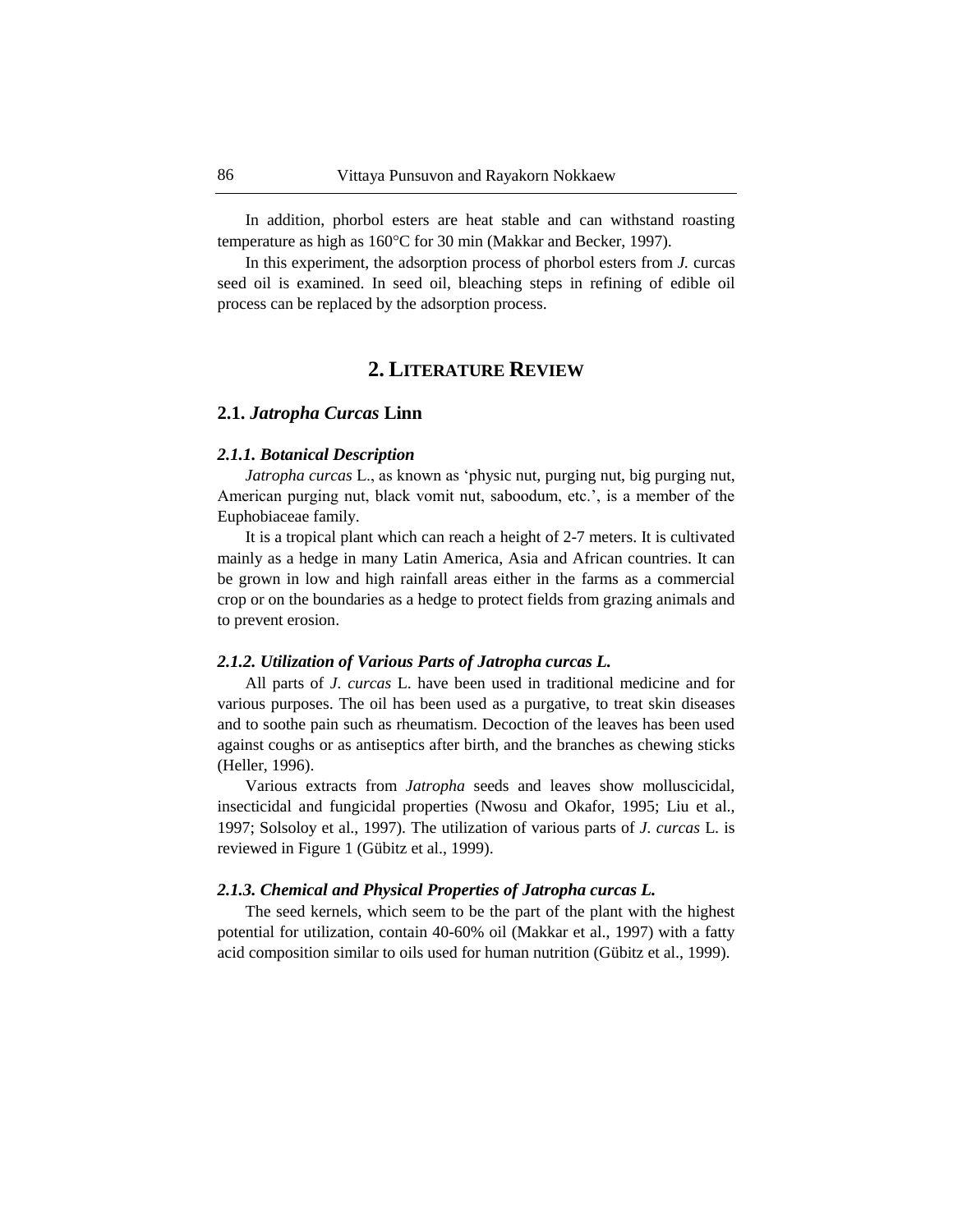

Figure 1.Exploitation of *Jatropha curcas* L.

#### **2.2. Phorbol Esters**

Phorbol esters have been identified as the major toxic principal in *J. curcas* L. (Makkar and Becker, 1997). Phorbol esters were first isolated in 1934 as the hydrolysis product of *Croton tiglium* oil and its structure was determined in 1967. Later, phorbol esters analogues are found in several members of the plant family Euphorbiaceae and *J. curcas* L. is also the plant in family Euphorbiaceae. Phorbol esters in *Jatropha* kernels content at least four different types which can cause the short term toxicity (Makkar et al., 1999). The main chemical structure of phorbol esters in *Jatropha* kernel is 12- Deoxy-16-hydroxyphorbol-4'-[12',14'-butadienyl]-6'-[16',18',20'-nonatrienyl] bicyclo[3.1.0]hexane-(13-*0*)-2'-[carboxylate]-(16-*0*)-3'-[8'-butenoic-10']ate (DHPB) as shown in Figure 2.

Source: Gübitz et al. (1999).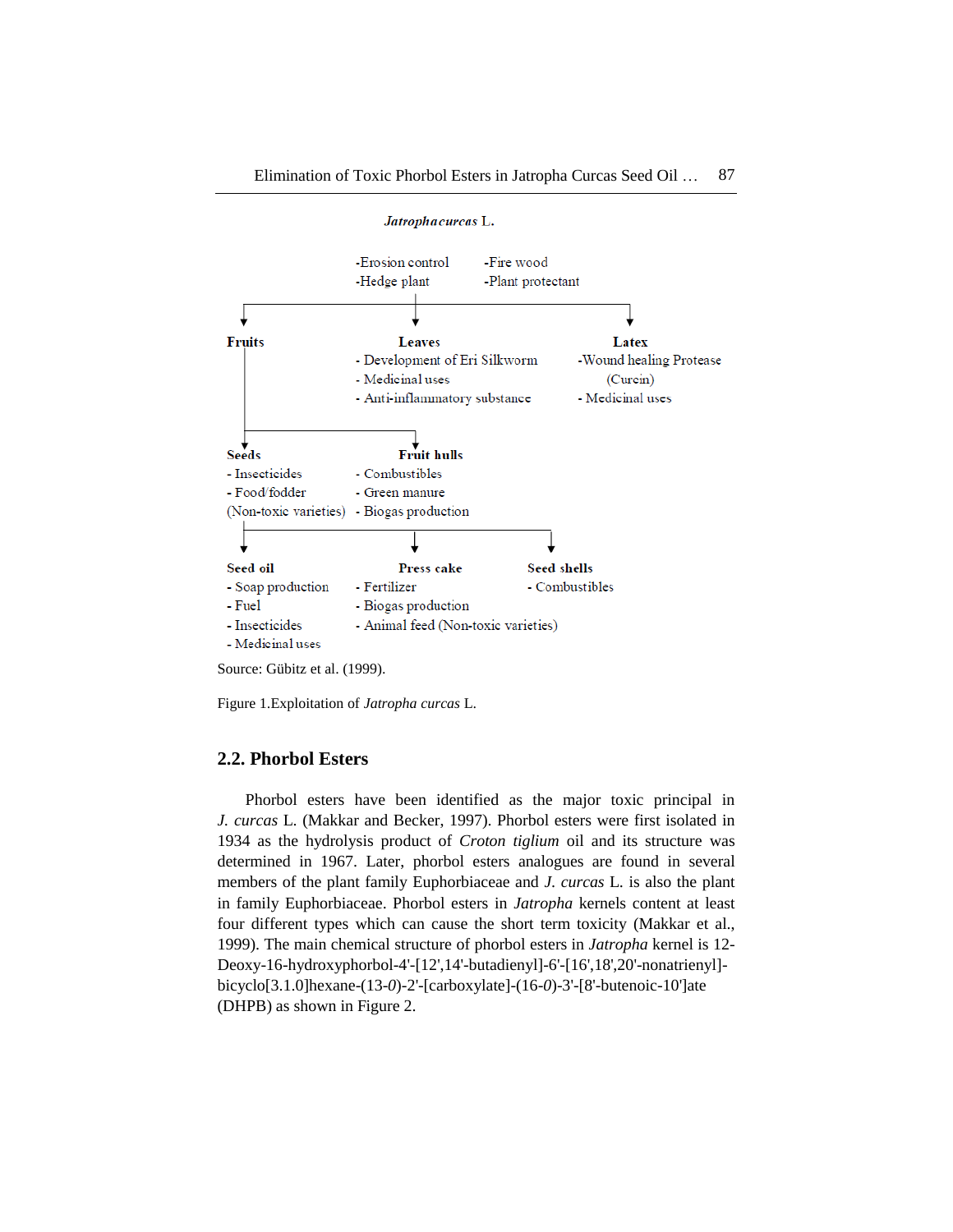

Source: Hass and Mittelbach (2000).

Figure 2. Structure of 12-Deoxy-16-hydroxyphorbol-4'-[12', 14'-butadienyl]-6'-[16', 18', 20'-nonatrienyl]- bicyclo [3.1.0]hexane-(13-*0*)-2'-[carboxylate]-(16-*0*)-3'-[8' butenoic-10']ate; (DHPB).



Figure 3.Structure of phorbol-12-myristate 13-acetate or 12-*O*-tradecanoylphorbol13 acetate; (TPA).

Figure 3 shows the chemical structure of phorbol-12-myristate 13-acetate (TPA). It is the phorbol esters standard found in the commercial market and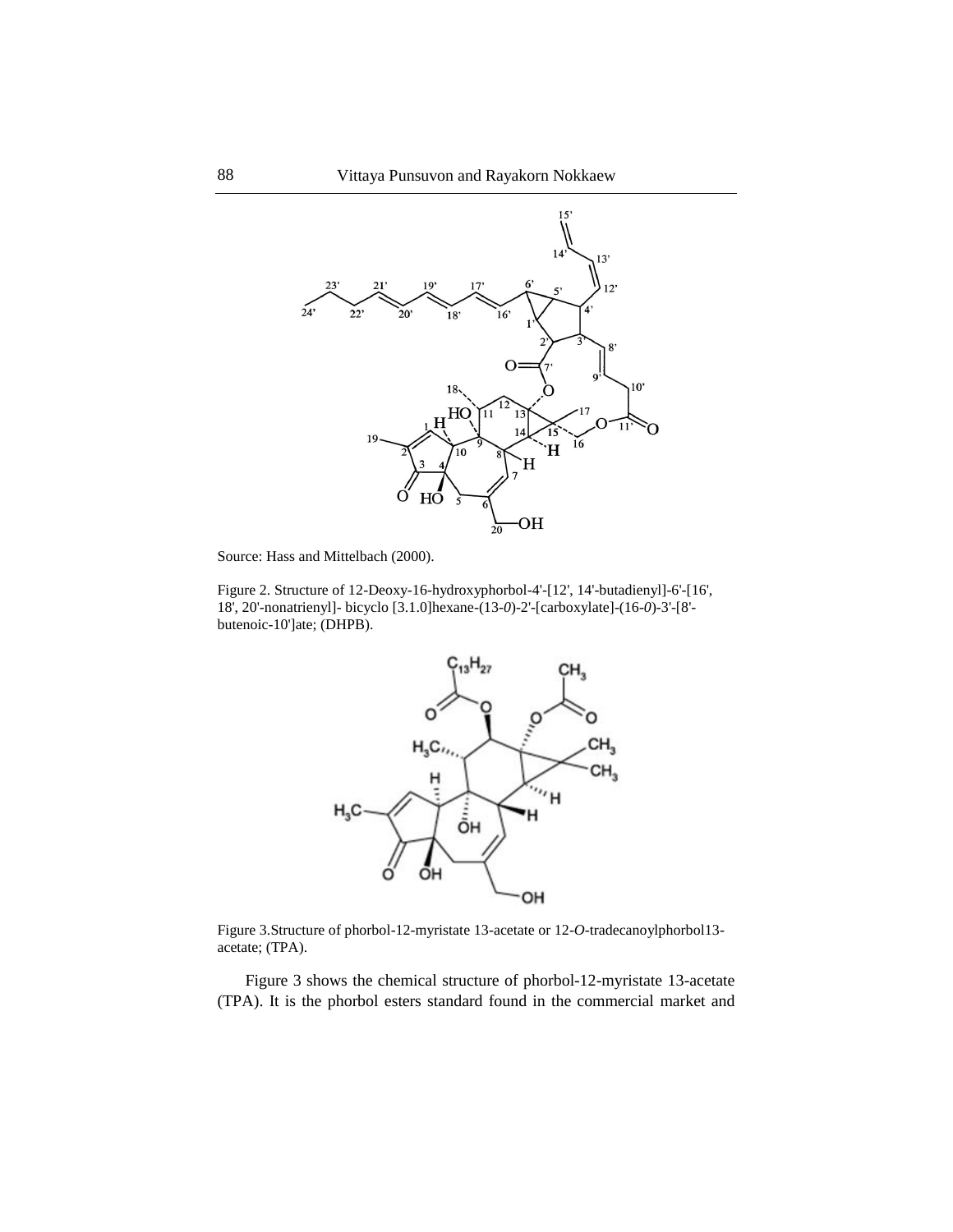used as phorbol esters standard in this experiment. Mitsuru et al. (1988) reports the tumors-promoting activity of DHPB. It is weaker than TPA because the application of  $2.5 \mu$ g of TPA induces tumors nearly 100% in mice within 12 weeks. DHPB results in 46.7% incidence of tumors within 30 weeks. The weaker activity of DHPB might be explained by the structural difference between DHPB and TPA. They contain (a) the alcohol moiety that is 12-deoxy-16-hydroxy phorbol of DHPB and TPA, (b) the acid moieties that is the unsaturated acid of DHPB and saturatured acid of TPA.

### *2.2.1. Definition of Phorbol Esters*

The fundamental substance of phorbol esters is the alcohol moiety, of this family of compounds is tigliane, a tetracyclic diterpene. Hydroxylation of this fundamental substance in various positions and connection to various acid moieties by ester bonding characterize the large number of compounds termed as phorbol esters (Evans, 1986), as shown in Figure 4.



**Phorbol ester** 

Figure 4.Occurring of phorbol esters.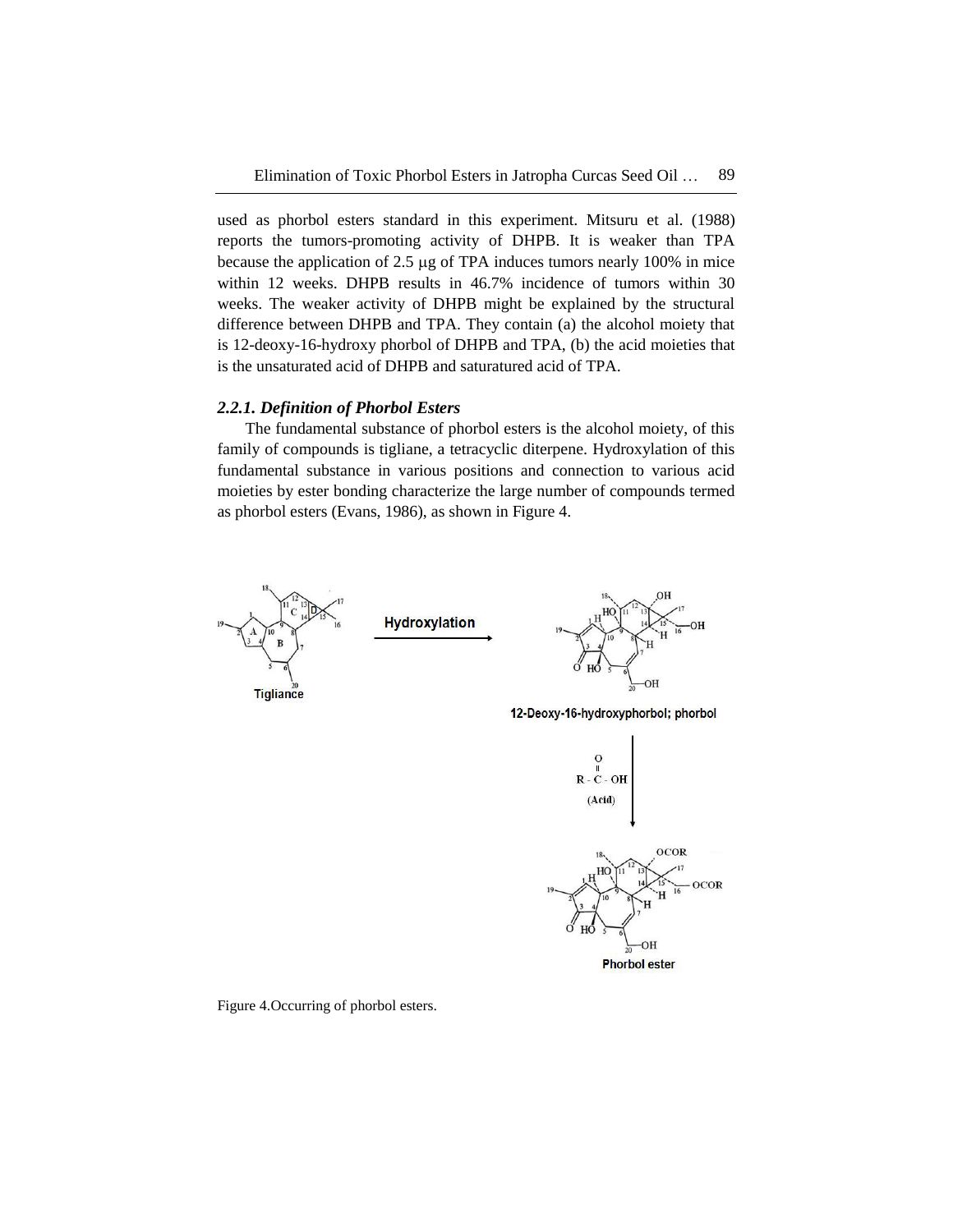

Source: Hass et al. (2002).

Figure 5. Different chemical structures of phorbol esters named DHPB.

Phorbol esters in *Jatropha* seed oil have six forms that are the isomers of chemical structures (Hass et al., 2002). They have a main structure of 12 deoxy-16-hydroxyphobol (Figure 5(1)) and also contain different side chains  $R_1$  and  $R_2$  to form six different isomers of phorbol esters (Figures 5(2-7)).

Figures 5(4) and 5(5) are actually epimer and could not be separated by chromatography technique. All of these phorbol esters structures are named as DHPB.

### *2.2.2. Physical and Chemical Properties of Phorbol Esters*

# **2.2.2.1. Description**

Phorbol esters are isolated as white crystals or powders. When isolated from volatile organic solvents (ether, methylene dichloride) during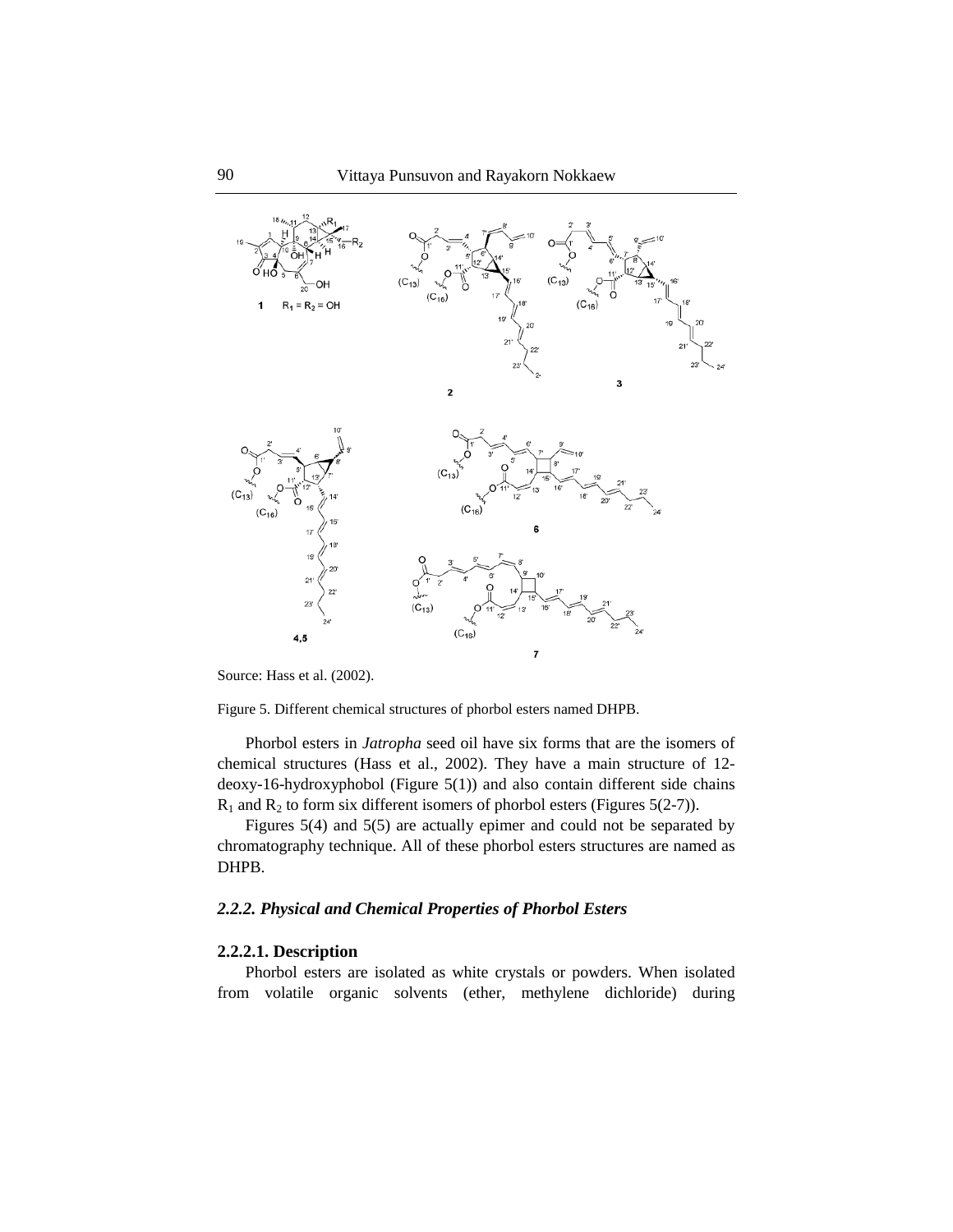fractionation of oil, they form brittle foams which change to amorphous which are soften at temperature below 100°C. Phorbol-12-myristate 13-acetate (TPA) is like phorbol, strongly retains solvent molecules which it forms addition compounds. The same probably applies to other phorbol esters as well. They are soluble in water and polar organic solvents.

Anhydrous phorbol (crystallized from water) has a melting point of 250- 251C. Phorbol crystallized from ethanol and methanol retains solvent molecules tenaciously and these "alcohol phorbols" have sharp melting points in the region of  $230-240^{\circ}$ C.

#### **2.2.2.2. Stability**

Phorbol esters are very sensitive to acid, alkali, elevated temperatures, light and atmospheric oxygen. Solid TPA appears to be stable when stored in the dark at -20 $^{\circ}$ C. It shows slow decomposition at 4 $^{\circ}$ C within 3 months in the dark and more extensive decomposition at  $25^{\circ}$ C in diffuse daylight within 3 months. The solution of TPA in dimethyl sulfoxide may be kept at  $-20^{\circ}$ C in the dark for 6 months. Solution of TPA in ethanol may be kept in the dark under nitrogen at  $-4^{\circ}\text{C}$  in the dark for 5 months. At  $-4^{\circ}\text{C}$  there are only traces of decomposition, while at  $25^{\circ}$ C (in acetone, ethyl acetate or methylene chloride) autoxidation is extensive. The main products have been identified and consist mainly of oxidation products at the double bonds (Schimdt and Hecker, 1975; Jacobson et al., 1975; Ohuchi and Levine, 1978).

#### **2.2.2.3. Chemical Reactivity**

Hecker and Schmidt (1974) review phorbol esters and its esters. Phorbol esters reduce Fehling's and Tollen regents, and form esters and ethers. The  $C_5$ carbonyl group shows weak activity in the reaction with carbonyl agents but is reduced by sodium borohydride. The double bonds are subjected to reduction and to autoxidation. The primary alcohol group at  $C_{20}$  is oxidized to the aldehyde with  $MnO<sub>2</sub>$  or CrO<sub>3</sub>.

#### **2.2.2.4. Biological of Phorbol Esters**

The phorbols themselves do not induce tumors but promote tumor growth following exposure to a subcarcinogenic dose of a carcinogen. They are rapidly absorbed through the skin and probably the intestinal tract. They may cause severe irritation of tissues (skin, eyes, mucous membranes and lungs) and induce sensitivity. Laboratory operations should be conducted in a fume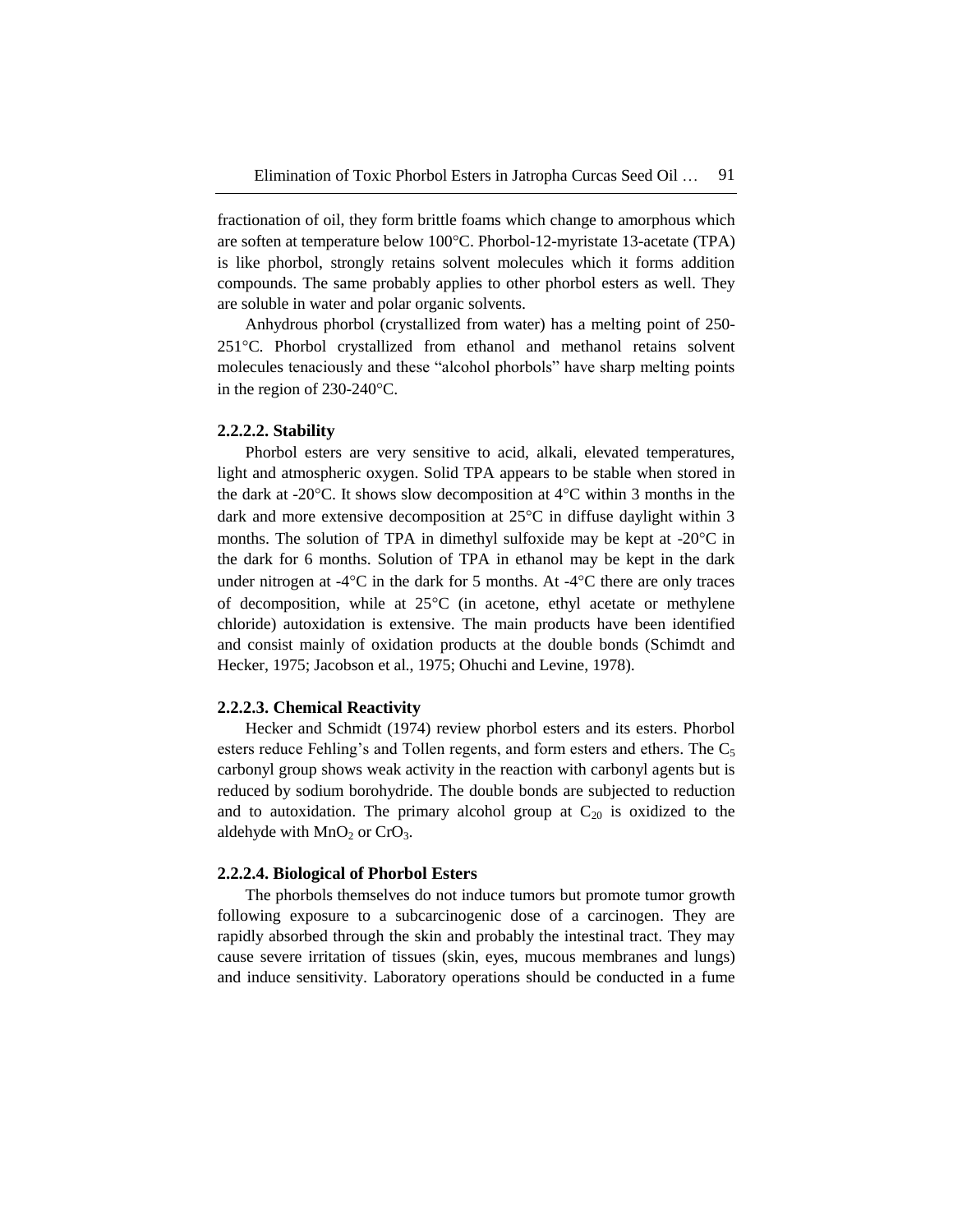hood and glove. If phorbol esters contact skin, wash with soap and cold water, avoid washing with solvents.

Highly irritant factors to skin are isolated from the seed oil of four *Jatropha* species (Adolf et al., 1984). These irritant factors are determined and that one is new polyunsaturated esters of 12-deoxy-16-hydroxyphorbol. The seed oil of *J. curcas* L. in Thailand is intended to produce in large amounts for the use as a substitute of a biodiesel and an ingredient in commercial printing ink. The irritant factors are tumor promoters, therefore its widely use might result in exposure of a large population to tumor promoters. In 1987 the irritant factors were partially purified from the seed oil of *J. curcas* L. in Thailand (Horiuchi et al., 1987). It shows the tumor-promoting activity in 12-Deoxy-16 hydroxyphorbol-4'-[12' ,14'-butadienyl]-6'-[16',18',20'-nonatrienyl]-bicyclo [3.1.0] hexane-(13-*0*)-2'- [carboxylate] -(16-*0*)-3'-[8'-butenoic-10']ate (DHPB) and 12-*O*-tetradecanoylphorbol-13-acetate (TPA) when it is experimented on mouse skin. The results showed that DHPB (unsaturated acid) has slightly weaker biological effect than TPA (saturated acid). TPA is widely used as standard phorbol esters in biochemical experiment.

#### **2.2.2.5. Experimentation on Phorbol Esters**

Many researches study and try to detoxify the phorbol esters substances in oil of *J. curcas* L. as follows.

The demand and supply gap of vegetable oil in the world because of the oil price increasing. *J. curcas* L. as an energy crop and *J.* seed oil is produced for biodiesel. In 1996, Foidl et al. developed *J. curcas* L. They study a technical process to produce methyl ester and ethyl ester from seed oil. The results shows that the fuel properties of both esters are followed the standard properties of biodiesel. Shweta et al. (2005) illustrate that the combination of sonication and enzyme treatment with a commercial preparation of pH 9 ledds to 97% oil yield within 2 hours.

*J. curcas* L. has a large number of potential utilizations. The seed weighs about 0.75 g, contains 30-32% protein and 60-66% lipid (Liberalino et al., 1988) indicating a good nutritional value. However, the seed or oil is found to be toxic to mice (Adam, 1974), rat (Liberalino et al., 1988), calves, sheep and goats (Ahmed and Adam, 1979), human (Mampane et al., 1987) and chickens (Samia et al., 1992). Hence, it is restricted to use as a food or feed source. The biological effects of phorbol esters are found by Aitken et al. in 1986. The biological effects are tumor promotion, cell proliferation, activation of blood platelets, lymphocyte mitogenesis, inflammation, prostaglandin production and stimulation of degranulation in neutrophils.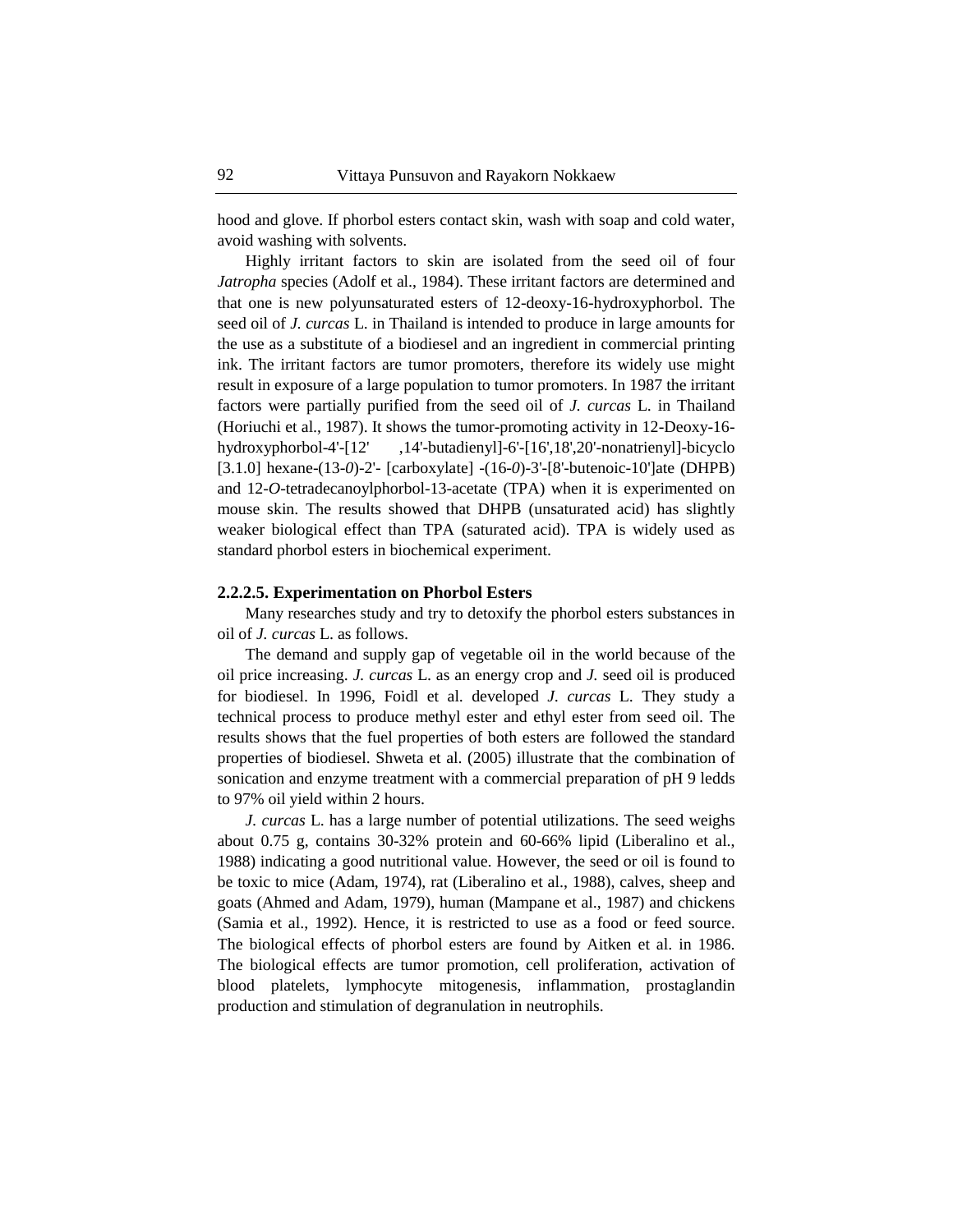So, phorbol esters substances are interested and in 1988 Mitsuru et al. find a new type of phorbol esters which has a macrocyclicdicarboxylic acid diester structure. It is isolated from the seed oil of *J. curcas* L. and its structure is proposed as an intramolecular 13, 16 diester of 12-deoxy-16-hydroxyphorbol-4'-[12',14'-butadienyl] -6'- [16',18',20'-nonatrienyl] -bicyclo [3.1.0] hexane- (13-*0*) -2'-[carb-oxylate] -(16-*0*)-3'- [8'-butenoic-10'] ate (DHPB). The results show that DHPB is tumor promotion with weaker biochemical activity than 12-*o*-tetradecanoylphorbol-13-acetate (TPA).

In 1995, Gandhi et al. provide data on toxicity of *Jatropha* seed oil which contains phorbol esters. A toxic fraction of the phorbol esters is isolated from the oil and  $LD_{50}$  is tested in rats. The acute oral  $LD_{50}$  of the oil is 6 mg/kg body weight in rats. Gross et al. (1997) suggest a method for detoxification of oil by extraction phorbol esters using ethanol. This method is in economic effort because of a lot of solvent consumption.

The toxic of phorbol esters substances have different biochemical activities depending on species of *J. curcas* L. In 1997, Makkar et al. evaluated the non-toxic and toxic varieties of *J. curcas* L. They describe that *Jatropha* meal contains high protein, high energy and low fiber. The amino acids composition of meals from the non-toxic and toxic varieties is also similar. The meal contains significant level of trypsin inhibitor, lectin and phytate. Their levels do not differ much between the non-toxic and toxic varieties. The differences between non-toxic and toxic varieties are the amount of phorbol esters content. The amount of phorbol esters in non-toxic from Mexico is 0.11 mg/g of kernel whilst toxic varieties content about 3.45 mg/g of kernel.

The biological effects of phorbol esters are necessary to find routes for detoxification of the oil. In 2000, Hass et al. experiment the edible oil processing steps on phorbol esters detoxification. They find that deacidification step and bleaching step are efficient for phorbol esters removal by 55% whereas degumming step and odor removal step are not effective on phorbol esters removing. In the same year, Rug and Ruppel (2000) also find phorbol esters to be an effective biopesticide against diverse fresh-water snails. Extracts from *J. curcas* L. are found to be toxic against snails transmitting *Schistosomamansoni* and S. *haematobium*. When compared with aqueous extract, methanol extract shows the highest toxicity against all organisms that are tested with values 25 ppm for cercariae and the snail *Biomphalariaglabrata* and 1 ppm for the snails *Bulinustruncates* and B. *natalensis*. Attenuation of cercariae leading to reduced infectivity in mice could be achieved in concentration below those exporting acute toxicity.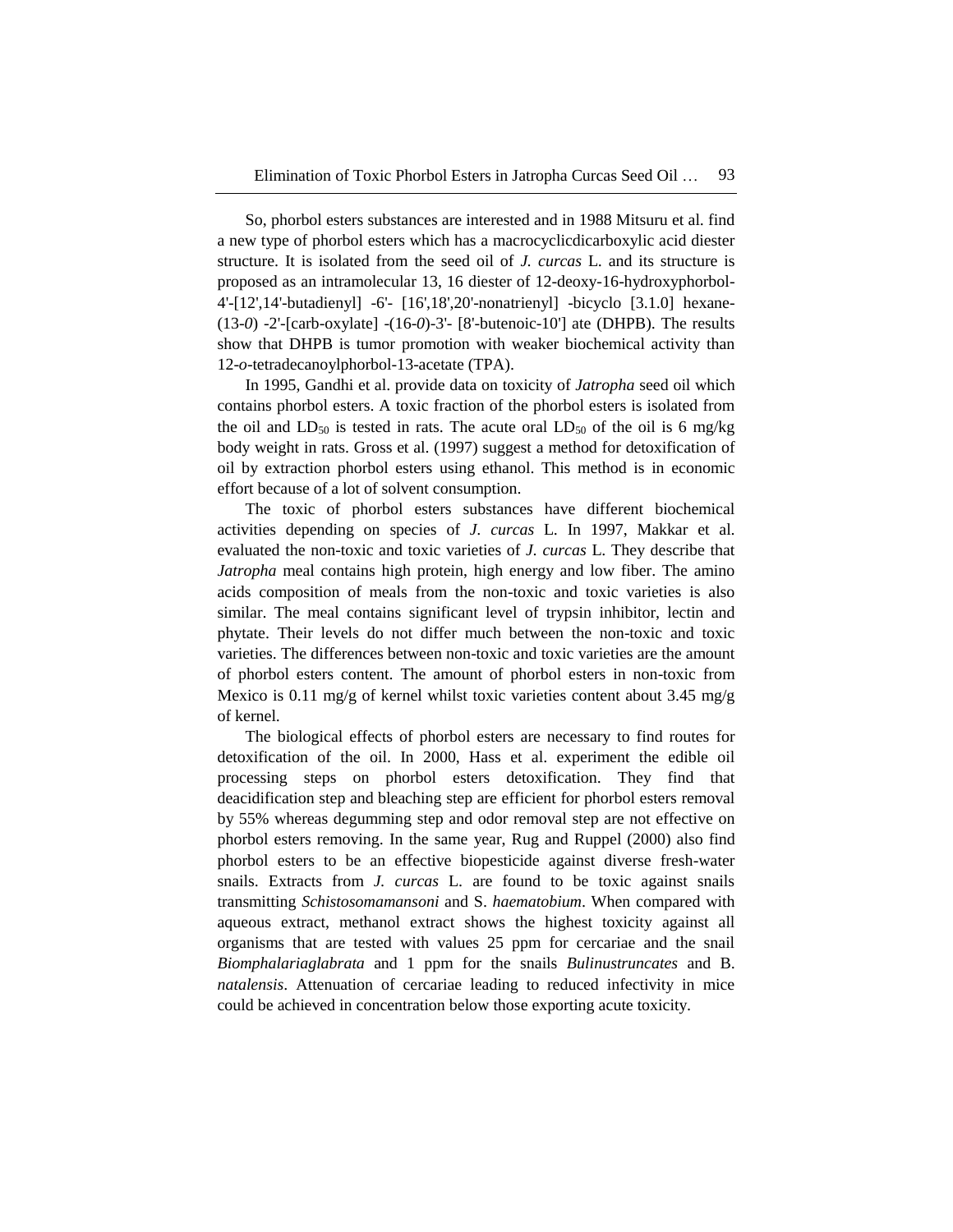*Jatropha* oil or methanol extract of *Jatropha* oil containing phorbol esters has also been shown to have strong insecticidal effects against *Busseolafusca* and *Sesamiacalamistis* larvae (Mengual, 1997) and pesticidal effects against *Sitophiluszeamays* and *Callosobruchuschinesis* and deterred their oviposition on sprayed corn and mungbeans seeds (Solsoloy and Solsoloy, 1997).

### **2.3. Adsorption**

Deacidification and bleaching steps of the traditional refinery oil process can reduce phorbol esters content in seed oil of *J. curcas* L. up to 55% (Wilhelm et al., 2000). This research is interested to select the method of phorbol esters elimination in seed oil of *J. curcas* L. The bleaching agent can adsorb color of oil and may also adsorb phorbol esters.

Therefore, the adsorption process is selected a method to eliminate phorbol esters from seed oil.

# **3. MATERIALS AND METHODS**

### **3.1. Materials**

- 3.1.1. *Jatropha curcas* Seed Oil from KU Biodiesel Project, Kasetsart University
- 3.1.2. *Jatropha curcas* Press Cake from KU Biodiesel Project, Kasetsart University
- 3.1.3. Reagents
- Methanol (Analytical grade, Merck, Germany)
- Acetronitrile (HPLC grade, Merck, Germany)
- Hexane (Analytical grade, Merck, Germany)
- Sodium chloride (Analytical grade, APS, Australia)
- Sodium hydroxide (Analytical grade, J.T. Baker, US)
- Potassium hydroxide (Analytical grade, J.T. Baker, US)
- Heptane (Analytical grade, Merck, Germany)
- Boron trifluoride in methanol ( $BF_3$ , 14%v/v, Supelco Analytical, US)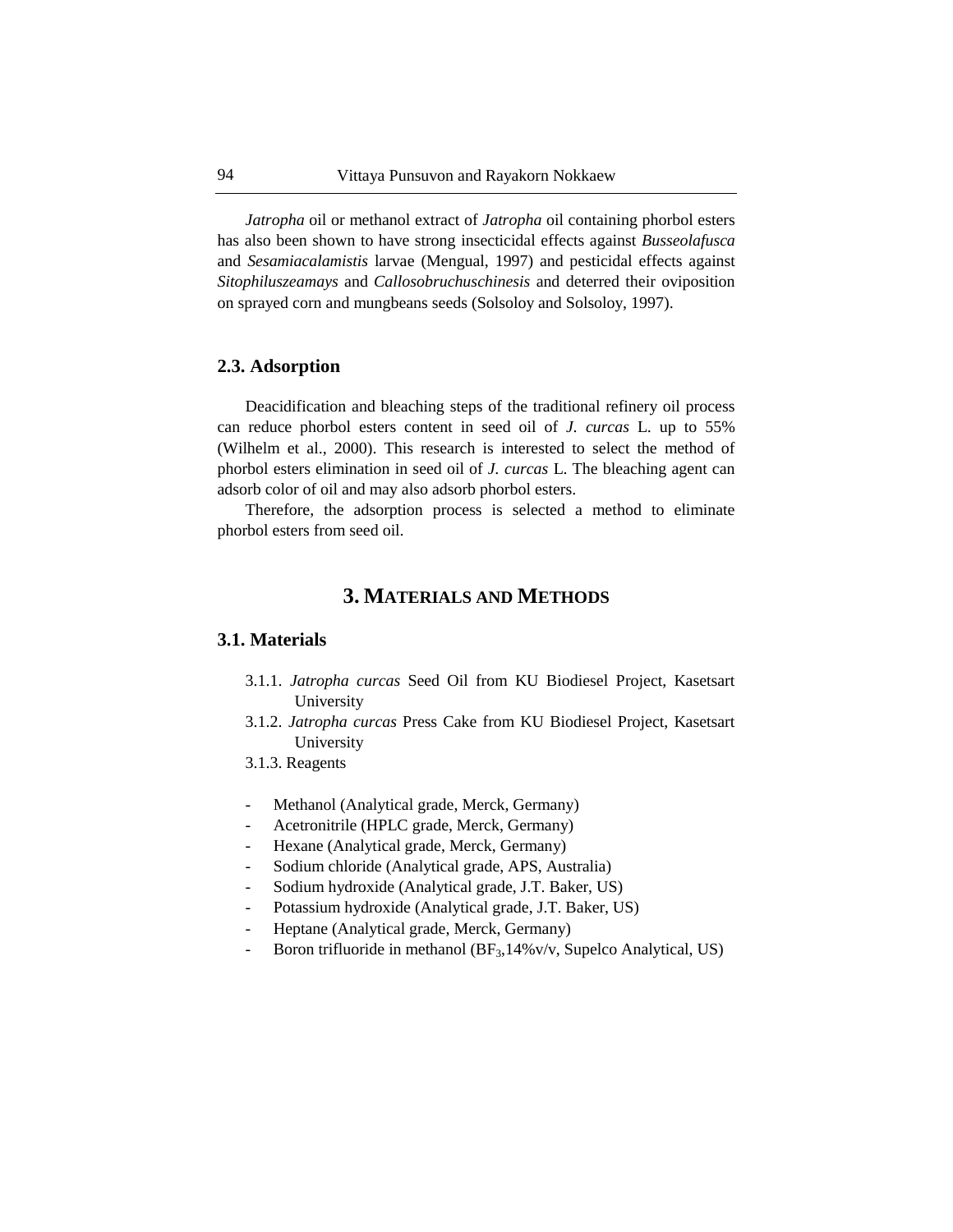### 3.1.4. Chemical Standards

- $4\beta$ ,  $9\alpha$ ,  $12\beta$ ,  $13\alpha$ , 20-pentahydroxytiglia-1, 6-dien-3-on-12 $\beta$ myristate-13- acetate (tetradeca-noylphorbolacetate, TPA) (Sigma, US)
- Mehylheptadecanoate
- Fatty acid methyl esters mixture  $(C_8-C_{24})$  (Supelco Analytical, US)

### 3.1.5. Adsorbent Agents

- Activated carbon from Patum Vegetable Oil Co., Ltd., Thailand
- Bentonite 150 mesh from Patum Vegetable Oil Co., Ltd., Thailand
- Bentonite 200 mesh from Patum Vegetable Oil Co., Ltd., Thailand
- Chitosan (Seafresh chitosan (lab), Thailand)
- Chitin (Seafresh chitosan (lab), Thailand)

# **3.2. Equipments**

- 3.2.1. Balance 4 digit (Percisa, 120A, US)
- 3.2.2. Soxhlet Extraction Instrument (BÜchi, B811, Switzerland)
- 3.2.3 Gas Chromatography Instrument (Agilent Technique, 6890N, US)
- 3.2.4. High Performance Liquid Chromatography with UV detector (Shimadzu, LC-10AC, Japan)
- 3.2.5. High Performance Liquid Chromatography with diode array and mass spectrometry detector (Agilent Technique, US)
- 3.2.6. Surface area analysis (Quanta Chrome, Atosorpb-1)
- 3.2.7. Platfrom Shaker (Inonva 2100, Japan)
- 3.2.8. Centrifugation (Mermle, Z323, Germany)
- 3.2.9. Autoclaving (Dectra, US)
- 3.2.10. Rota evaporator (BÜCHI, R114, Switzerland)
- 3.2.11. Overhead Stirrer (Ingenieurbüro, CAT R17, Germany)
- 3.2.12. Hot air oven (Binder, German)
- 3.2.13. Fourier transform infrared spectrophotometer (Perkin Elmer System 2000, US)
- 3.2.14. Kjeldakl-digestion and distillation system (C. Gerhardt GmbH and Co. KG, VAP30, Germany)
- 3.2.15. Water bath (Memmert, WB14, Germany)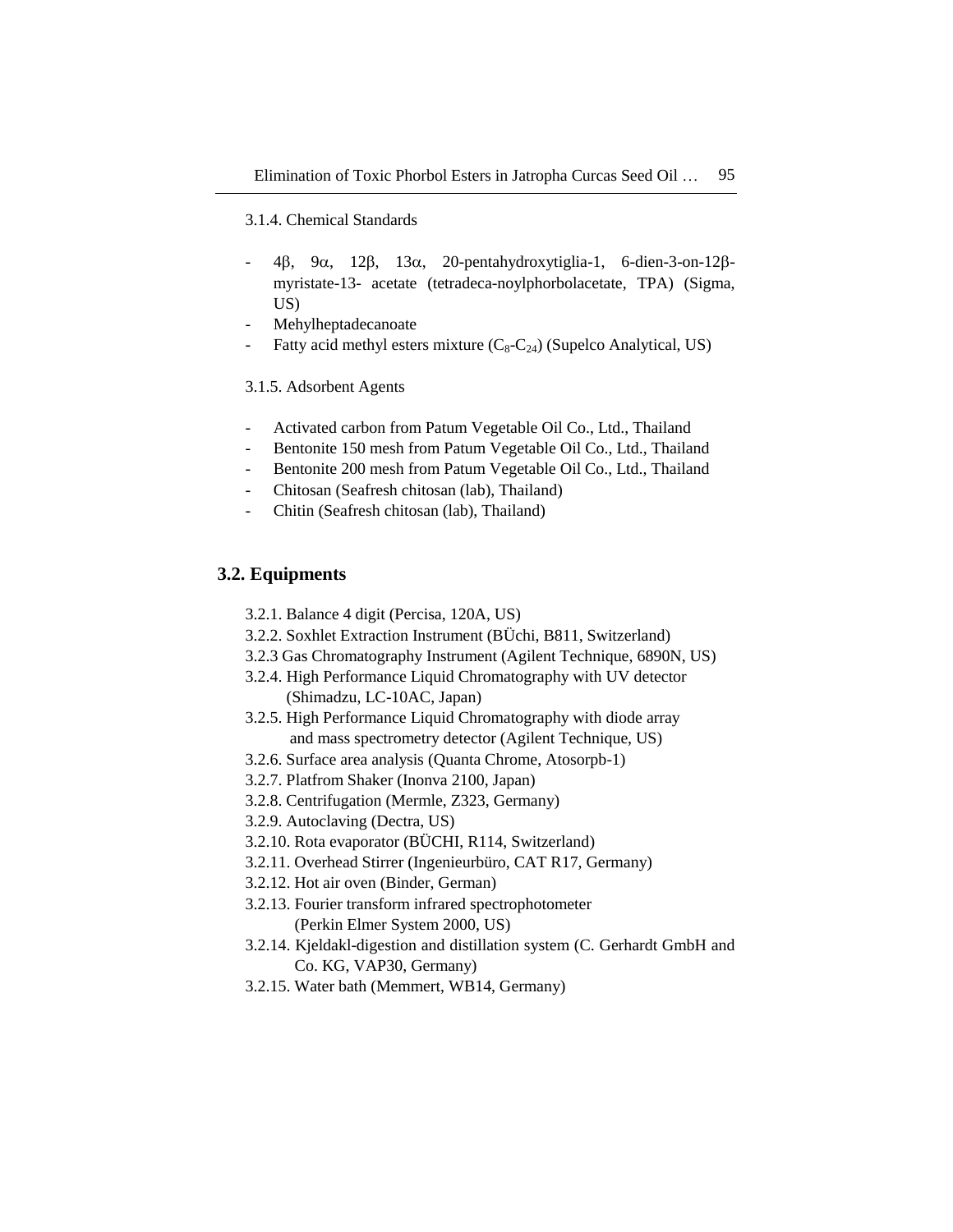# **3.3. Methods**

# *3.3.1. Elimination of Phorbol Esters from Seed Oil by Adsorption Process*

### **3.3.1.1. Selection of the Most Suitable Adsorbent**

About 25 ml of seed oil were mixed with 0.8 g of each adsorbent (activated carbon, bentonite150, bentonite200, chitin and chitosan) into a 250 ml Erlenmeyer flask. Adsorption was experimented at room temperature for 45 min of stirring time and 200 rpm of stirring rate. After that adsorbent and seed oil were separated by filtration with filter paper No.1. Extracted phorbol esters from 10 g of the seed oil with methanol. Content of phorbol esters was analyzed by HPLC. The best adsorbent was selected from maximum adsorbed phorbol esters from seed oil.

### **3.3.1.2. Optimization of the One-Time Adsorption**

About 25 ml of seed oil were mixed with the most suitable adsorbent from experiment 3.3.1.1 in a 250 ml Erlenmeyer flask. The experiments were continued in order to find the optimum conditions of adsorption in terms of the following factors:

- a. Amount of adsorbent: 0.4, 0.6, 0.8, 1.0, 1.2, 1.4 and 2.0 g.
- b. Stirring time: 15, 30, 45, 60, 120 and 180 min.
- c. Temperature: 32, 45, 65, 85 and 120 °C.
- d. Stirring rate: 0, 100, 150, 200, 250 and 300 rpm.

After each experiment, the adsorbent and seed oil were separated by filtration with filter paper no.1. Phorbol esters substance was extracted from the seed oil and the amount of phorbol esters was analyzed by HPLC.

### **3.3.1.3. Optimization of Two-Time Adsorption**

About 25 ml of seed oil from the one-time adsorption were mixed with the most suitable adsorbent from experiment 1.1 in a 250 ml Erlenmeyer flask. The experiments were continued in order to find the optimum conditions of adsorption in terms of the following factors:

- a Amount of adsorbent: 0.2, 0.4, 0.6, 0.8 and 1.0 g.
- b Stirring time: 0, 15, 30 and 45 min.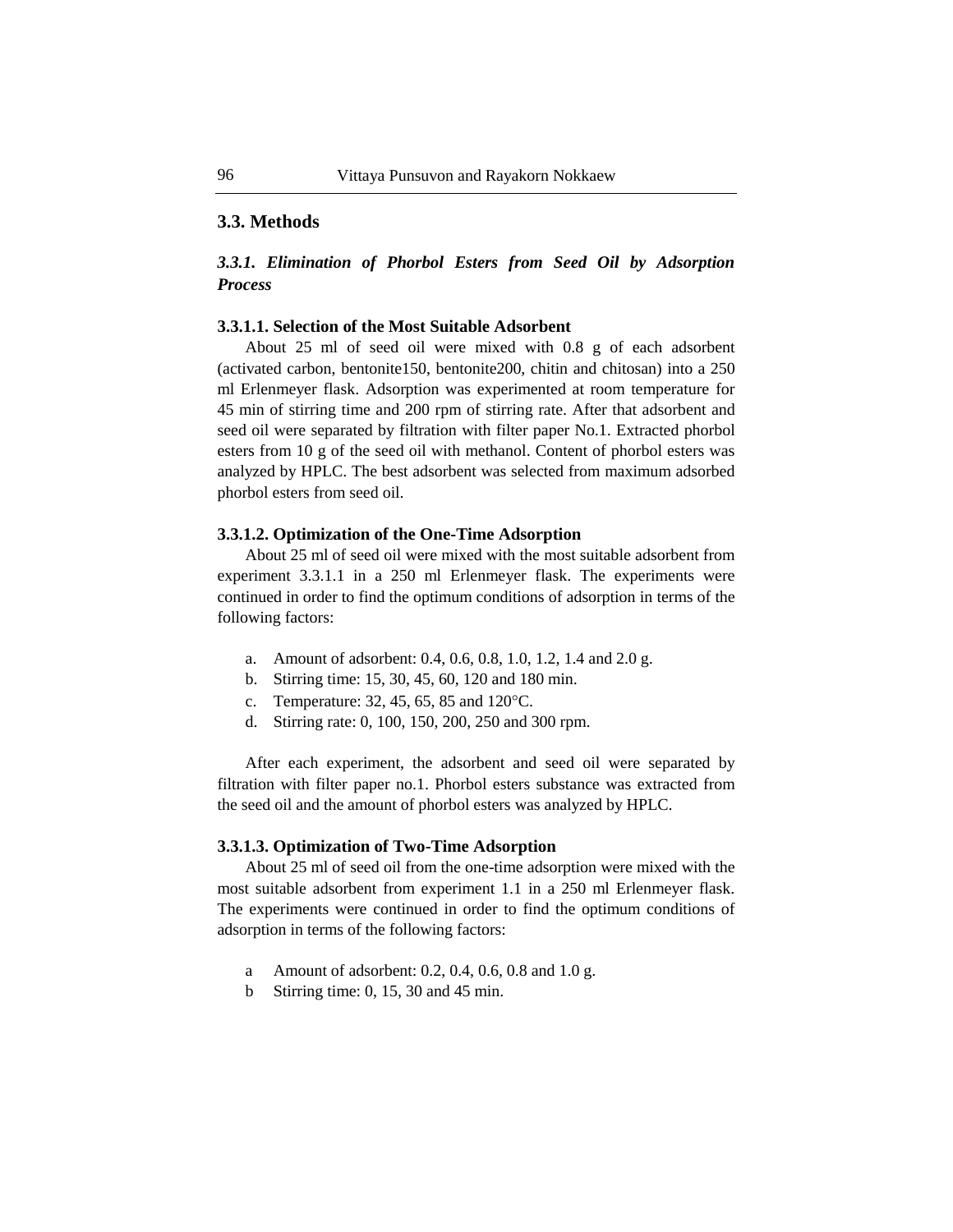After each experiment, the adsorbent and seed oil were separated by filtration with filter paper No.1. Phorbol esters substance was extracted from the seed oil and amount of phorbol esters was analyzed by HPLC.

# **3.4. Analytical Methods**

### *3.4.1. Phorbol Esters Extraction*

### **3.4.1.1. Phorbol Esters Extraction in** *Jatropha* **Seed Oil**

Phorbol esters in seed oil were extracted from 10 g of seed oil with 10 ml of methanol for 4 times using funnel separation. The combined extracts were centrifuged to separate the extracts from the oil residue at 3000 rpm for 15 min. Then, the extracts were concentrated with rotaevaporator at  $45^{\circ}$ C and 200 mmHg. After that, the concentrated extracts were transferred into a 25 ml volumetric flask and filled up to 25 ml with methanol. The extracts were stored at - 20°C for HPLC analysis.

### *3.4.2. Analysis of Phorbol Esters Content*

#### **3.4.2.1. Preparation of Sample**

About 1.5 ml of the extracts were filtered through 0.45 µl membrane prior to the measurement of the phorbol esters by HPLC.



Figure 6. Phorbol esters extraction from *Jatropha* seed oil with funnel separation.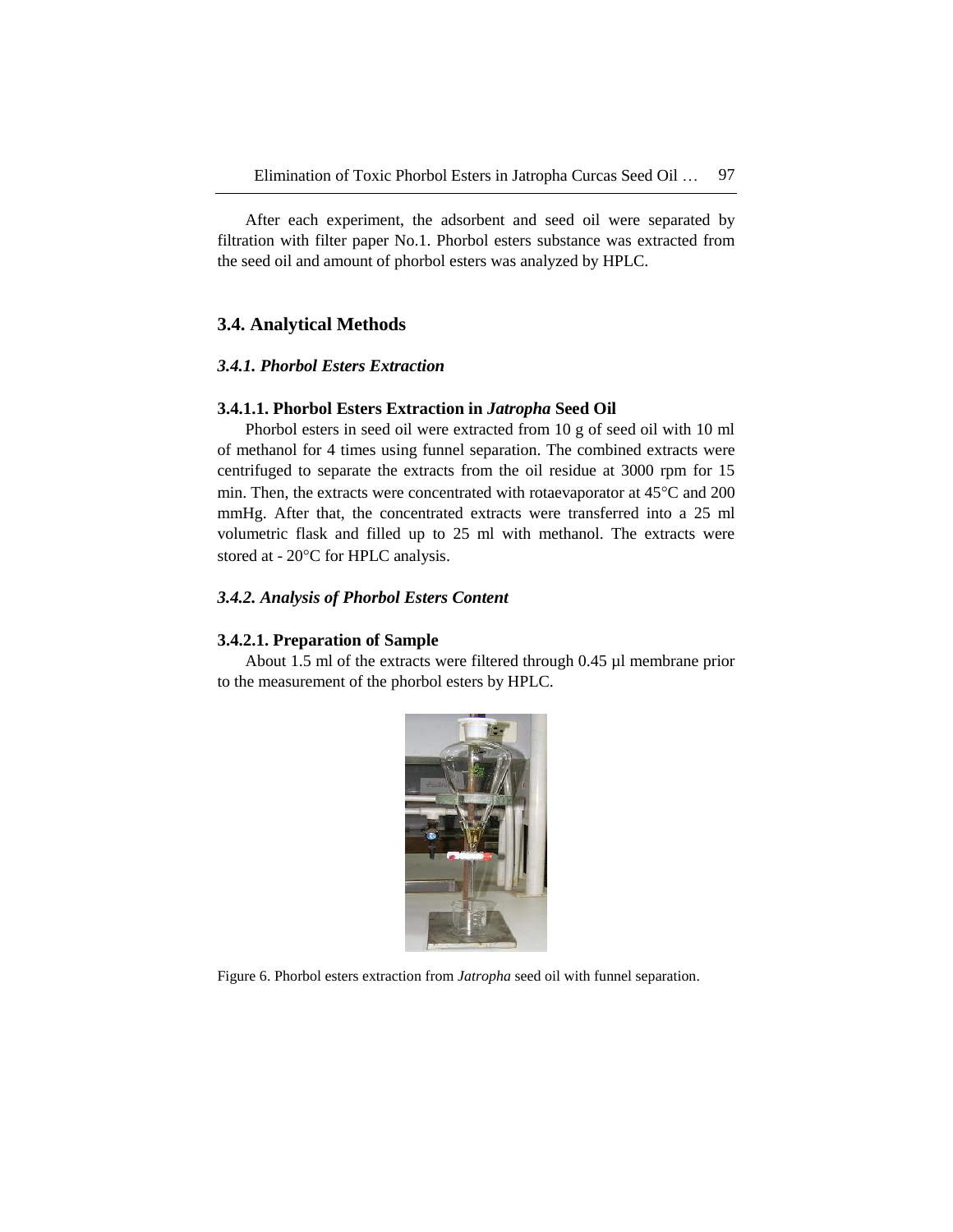The operation condition was 1 ml/min flow rate,  $35^{\circ}$ C thermal control column, 280 nm UV detector and 20 µl samples were injected. The mobile phase was acetronitrile and deionized water (80:20, v/v) with isocratic mode.

### **3.4.2.2. Calibration Curve of Phorbol Esters Standard**

The standard tetradecanoylphorbolacetate (TPA) was dissolved in methanol. TPA standard concentrations were prepared at 10, 20, 30, 40 and 50 ppm, respectively. After that, phorbol esters content in the form of TPA was measured as previously described in 3.2.1. Area peak and phorbol esters concentration were plot on y-axis and x-axis, respectively. The calibration curve was a straight line that passed through the origin point. The external standard technique was used to quantify phorbol esters content according to the standard curve.

# *3.4.3. Conformation of Phorbol Esters by LC-MS/MS Using Multiple Reaction Monitoring (MRM) Mode*

Chromatographic separation of phorbol of phorbol esters was preformed on C18 water Atlantis (5 $\mu$ m 2.7  $\times$  50 mm). Isocratic program was used with mobile phase, consisted of solvent (50 mmol ammonium acetate + acetonitrile,  $9 + 1$  v/v). The flow rate was 0.2 ml/min, the injection volum was 40 µl MS/ MS condition: MS/MS was performed on a Micromass Quattro Ultima triplequadrapole spectrometer equipped with ESI source. The parameters used for the mass spectrometry under  $ESI<sup>+</sup>$  mode were as follows: capillary voltage 3.00 KV, cone voltage 50 V, source block temperature 120  $\degree$ C, cone gas 52 l/ h, desolvation temperature 350 °C, desolvation gas 593 l/h.

# **4. RESULTS AND DISCUSSION**

#### **4.1. Raw Material**

The seed oil was pressed from *Jatropha* seed by screw press and then the seed oil and the press cake were separated. After that, the seed oil was filtered through filter paper No.1. Phorbol esters content in seed oil analyzed by HPLC was approximately 3-6 mg/g. However, phorbol esters content of seed oil depended on the region culture of *J. curcas* L. For example, phorbol esters content of *Jatropha* varieties from Mexico was about 0.11 mg/g while phorbol esters content of *Jatropha* varieties from Thailand contained about 3-6 mg/g.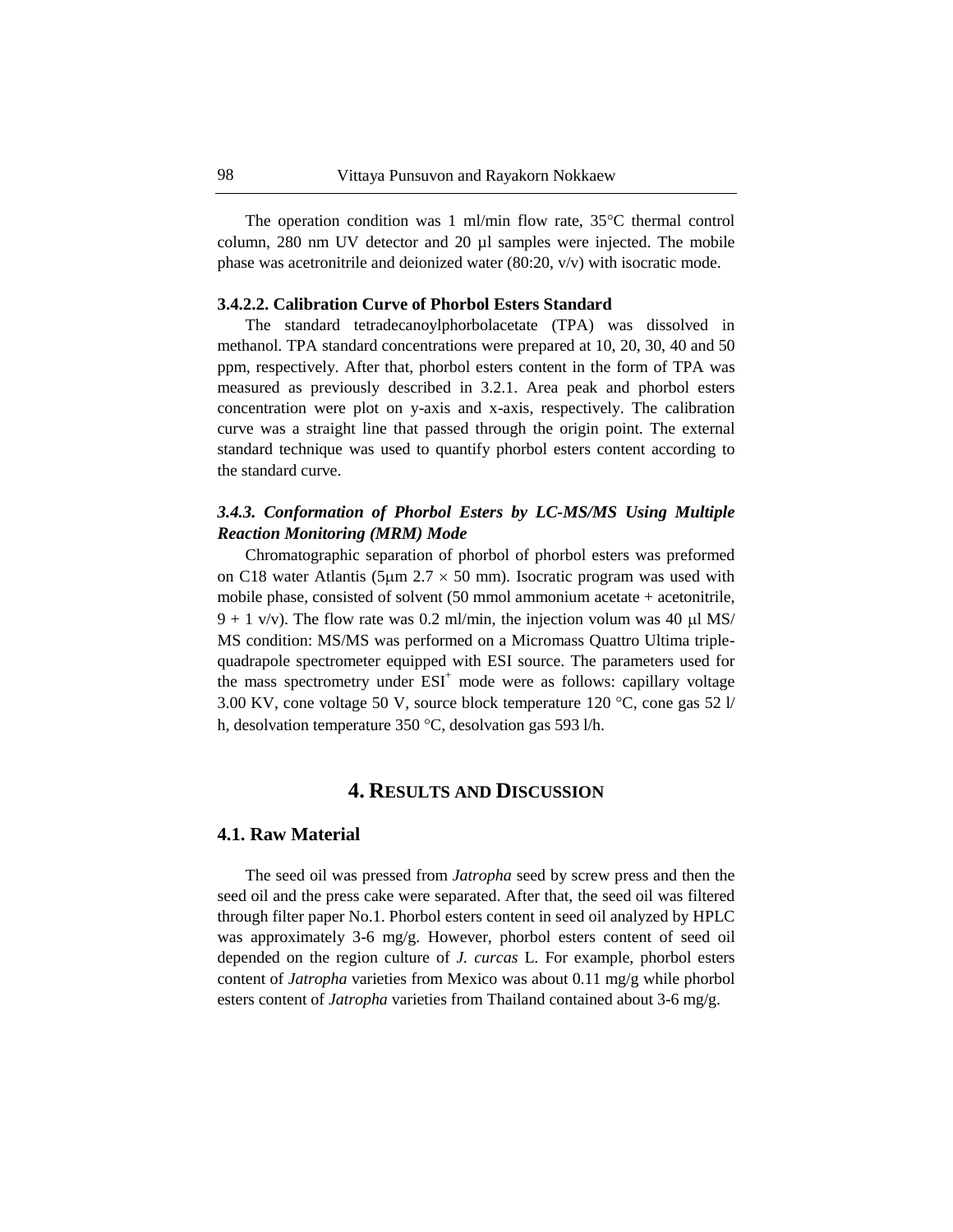The adsorbents used in this study were activated carbon, bentonite 150, bentonite 200, chitin and chitosan as presented in Figure 7. Activated carbon was a general term covering carbon material mostly derived from charcoal. Bentonite was special clay and usually formed from weathering of volcanic ash. Bentonite 150 and bentonite 200 are the same material with different particle sizes. The number '150' and '200' behind the word 'bentonite' present the mesh bentonite particle size in mesh. Chitin and chitosan are co-polymers of carbohydrates and included the derivative of Nitrogen-Glucose combination cation molecules. Chitin is a natural organic compound which is insoluble in water and general organic solvents but dissolved in concentrate organic acids. Chitosan can dissolve in various organic acids and form gel, granule and fiber and is used in surface coating. We can find the hard-shelled of shellfish which have many profits for plants, animals and humanity like these.

### *The Physical Properties of Adsorbents*

The physical properties of 5 adsorbents in this experiment were presented in Table 1. Among all adsorbents, the activated carbon has the highest surface area and is strong alkaline which the activated carbon has  $923.80 \text{ m}^2/\text{g}$  and pH equal of 9.84, respectively. Particle sizes of bentonite 150 and 200 were 150 and 200 mesh, respectively. Bentonite 150 and 200 are strong acidic condition which pH of 3.05 and 2.50, respectively.



Figure 7. The adsorbents of Activated carbon (a), Bentonite 150 (b), Bentonite 200 (c), Chitin (d) and Chitosan (e).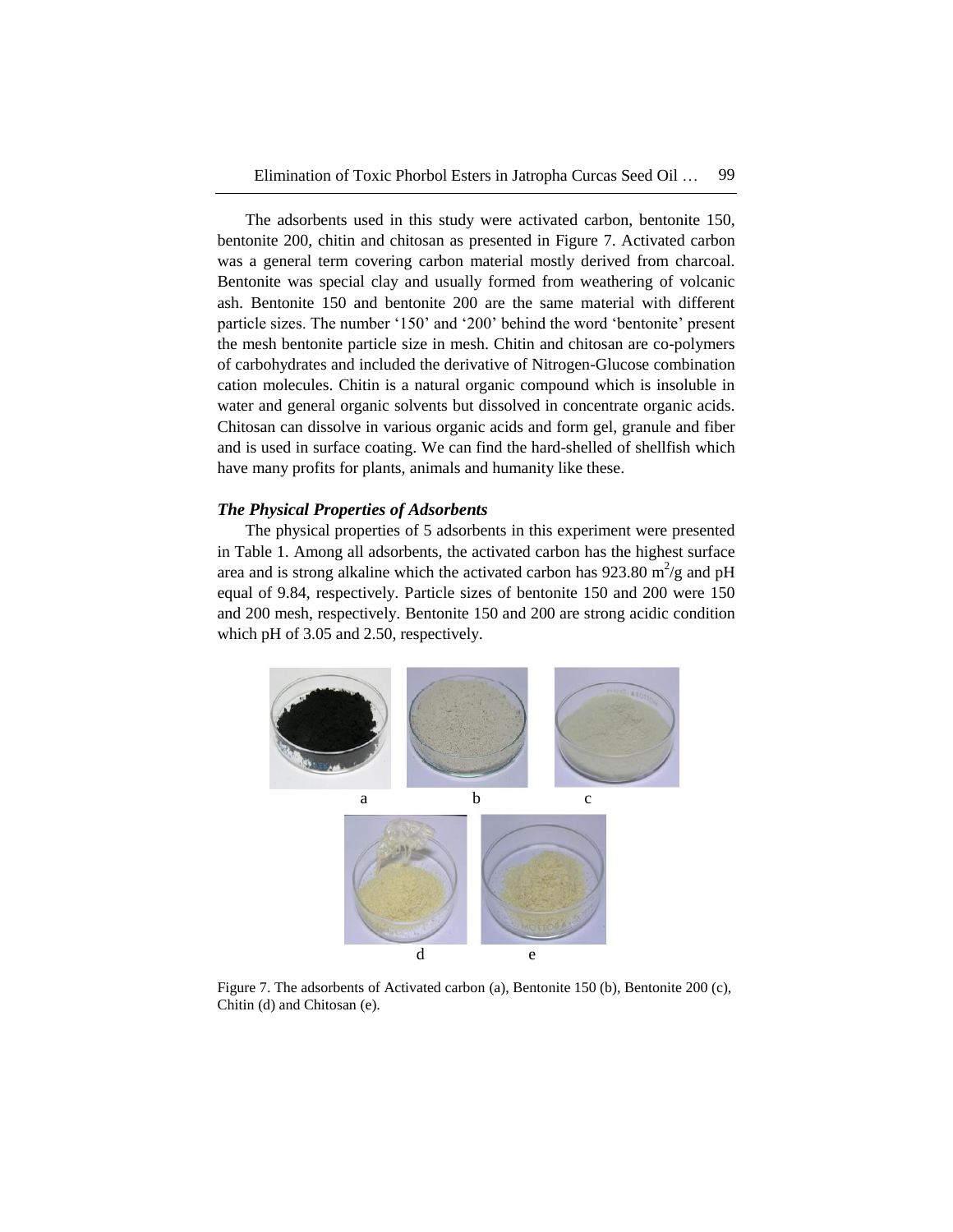| Types of adsorbent |       | Particle size Surface area | Pore volume          | Pore size                | pH   |  |
|--------------------|-------|----------------------------|----------------------|--------------------------|------|--|
|                    | mesh) | $(m^2/g)$                  | (cc/g)               | (°A)                     |      |  |
| Activated carbon   | 150   | 923.80                     | 0.4818               | 60.1060                  | 9.84 |  |
| Bentonite 150      | 150   | 190.40                     | 0.0885               | 101.1500                 | 3.05 |  |
| Bentonite 200      | 200   | 327.30                     | 0.1488               | 101.4000                 | 2.50 |  |
| <b>Chitin</b>      | 40    | 1.13                       | 5.856E <sup>-4</sup> | 83.8200                  | 5.60 |  |
| <b>Chitosan</b>    | 60    | -                          |                      | $\overline{\phantom{0}}$ | 7.90 |  |

**Table 1. The physical properties of 5 adsorbents**



Figure 8.Comparison of *Jatropha* seed oil before and after adsorption with adsorbents.

Chitin and chitosan have large particle sizes with 40 and 60 mesh, respectively, indicating that they contain low surface area and are neutral. However, the surface area of chitosan could not be detected because the temperature of surface area test was  $300^{\circ}$ C where the chitosan cannot stand for. Figure 8 showed the *Jatropha* seed oil after the adsorption experiment. It demonstrated that all adsorbents improved the clarity of *Jatropha* seed oil. However, bentonite 150 and 200 showed the best adsorption capability as indicated by the clearest of *Jatropha* seed oil after adsorption, followed by activated carbon, chitin and chitosan. The highest adsorption capability of bentonite could be because bentonite is usually applied as a bleaching agent in a traditional edible oil refining.

### **4.2. Phorbol Esters Chromatogram**

Analysis of phorbol esters by an isocratic mixture of 80% acetronitrile and 20% deionized water showed the retention time of phorbol esters about 8-12 min as referred with the method of Wink et al. (1997). Within 8-12 min, the phorbol esters chromatogram contained 5 peaks and therefore the total area of the 5 phorbol esters peaks were used for quantification (Figure 9).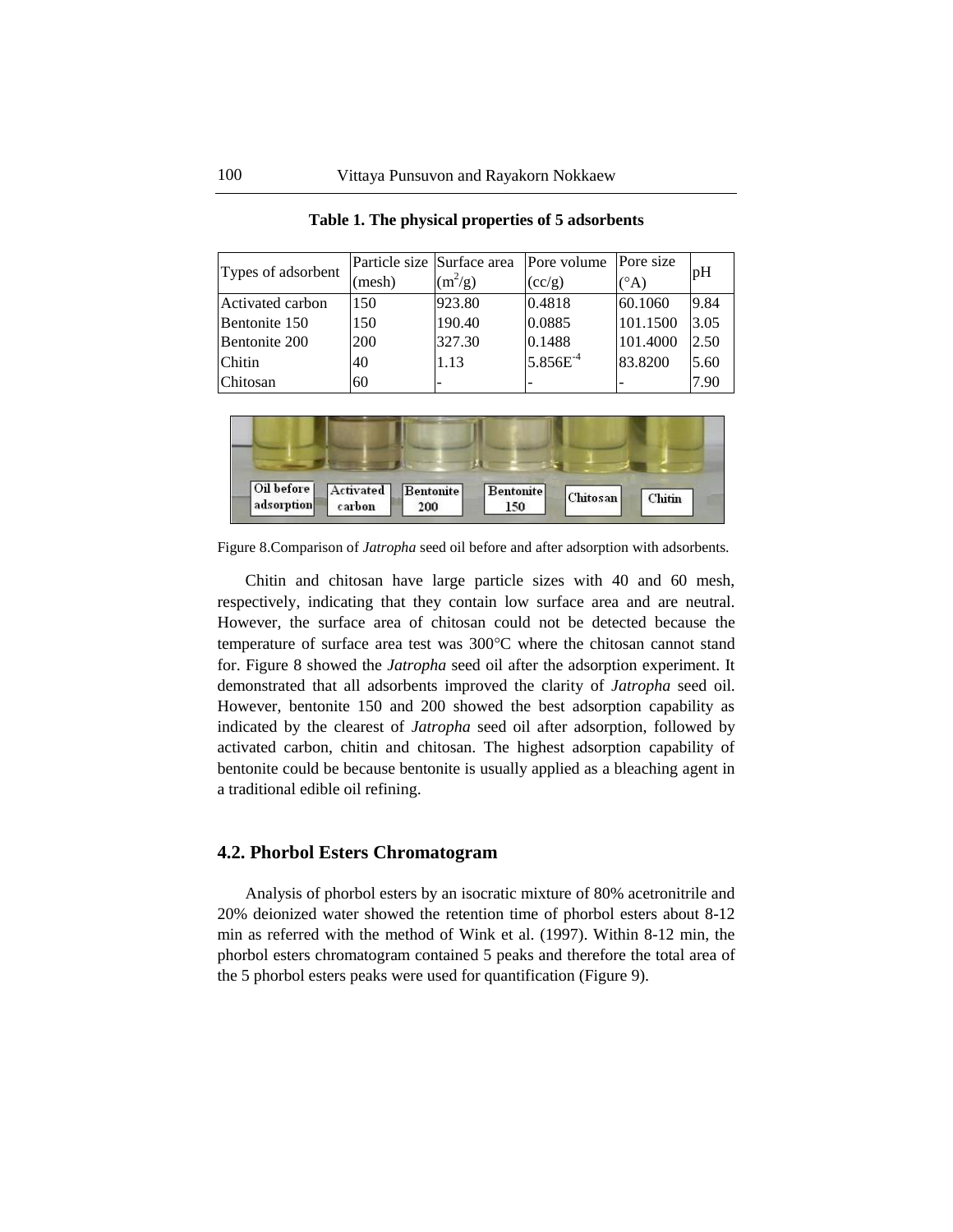

Figure 9. Chromatogram of phorbol esters (DHPB) in *Jatropha* seed oil.



Figure 10. Chromatogram of phorbol-12-myristate-13-acetate (TPA) standard.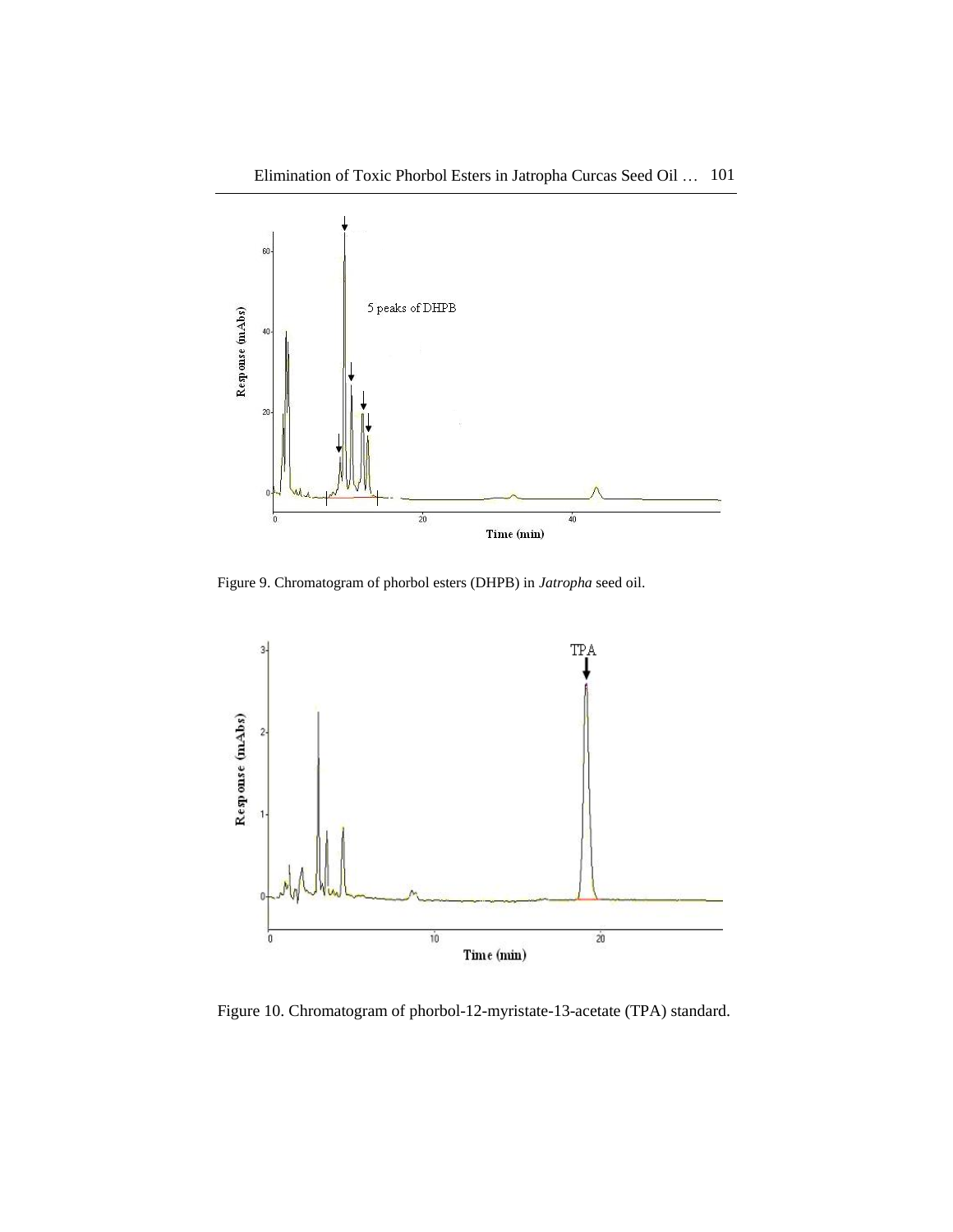Although the phorbol esters found in *Jatropha* seed was DHPB (12- Deoxy-16-hydroxyphorbol-4'-[12',14'-butadienyl]-6'-[16',18',20'-nonatrienyl] bicyclo[3.1.0] hexane-(13-*0*)-2'-[carboxylate]-(16-*0*)-3'-[8'-butenoic-10']ate, Hass and Mittelbach, 2000) but it is not commercially available. TPA was used as external standard for quantification of phorbol esters according to Wink et al. (1997). However, this could lead to far higher values than when using DHPB in this experiment, only the relative decrease of phorbol esters was interesting thus this difference was neglected (Gläser, 1991).

The chromatograms of standard phorbol esters (phorbol-12-myristate 13 acetate, TPA), phorbol esters obtained from *J. curcas* oil and *Jatropha* wood were presented in Figures 10.

## **4.3. Elimination of Phorbol Esters from** *Jatropha* **Seed Oil** *4.3.1. Selection of the Most Suitable Adsorbent*

The phorbol esters adsorption by different adsorbents was presented in Figure 11.

All experiments were performed under the same condition which was 3.2% adsorbents (w/w) at room temperature with 200 rpm stirring rate. When increased the stirring time of adsorption, the phorbol esters adsorption was also increased. The results illustrated that the highest % phorbol esters obtained from activated carbon, bentonite 150, bentonite 200, chitosan and chitin were 18.01% (15 min stirring time), 96.09% (45 min stirring time), 98.38% (45 min stirring time), 8.12% (300 min stirring time) and 12.28% (300 min stirring time), respectively.



Figure 11. Phorbol esters adsorption capability in *Jatropha* seed oil by 5 adsorbents.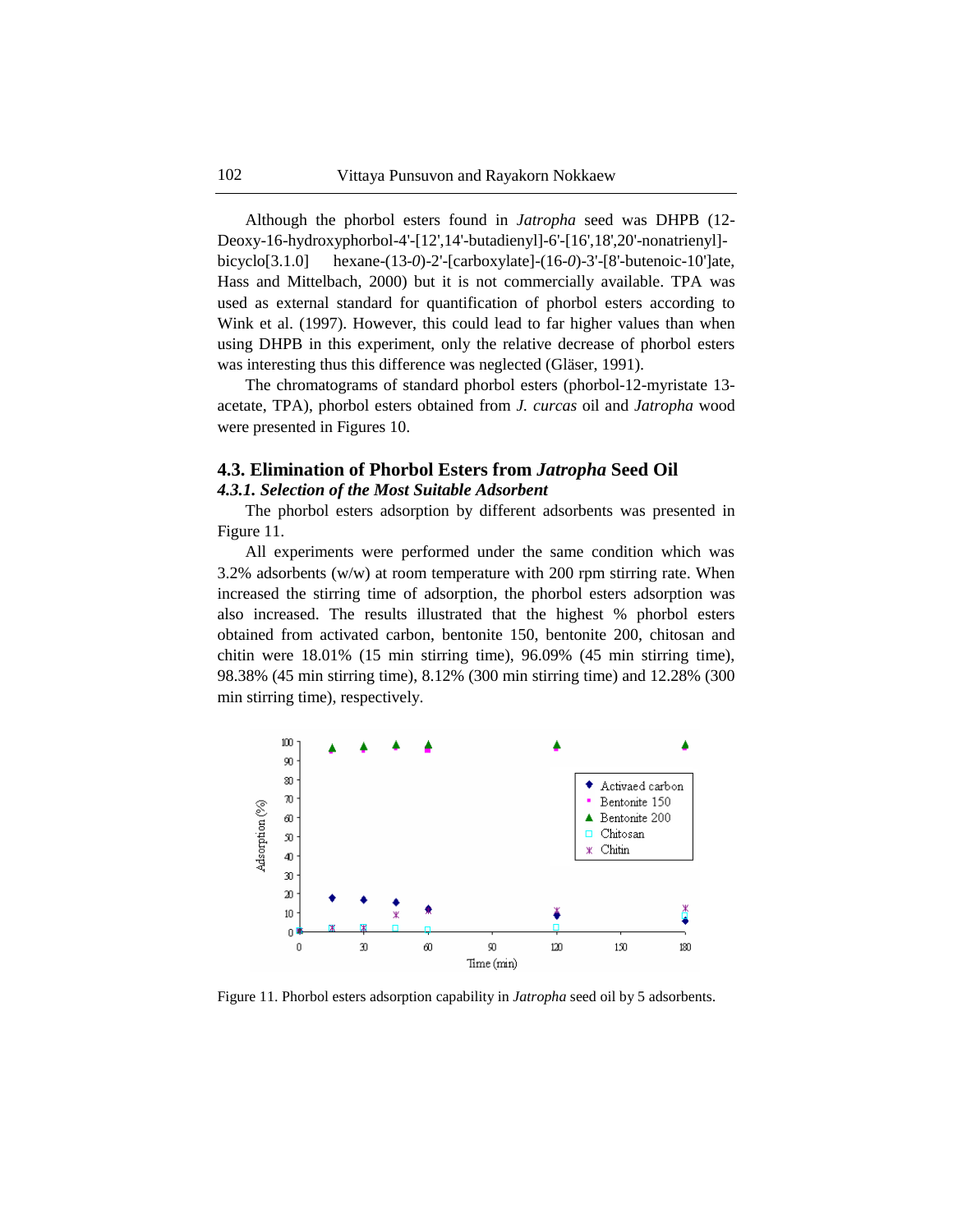When considered the physical properties of adsorbents, pH and pore size, the results indicated that pH of adsorbent affected the adsorption capability more than their surface areas and pore sizes. It demonstrated that bentonite 150 and 200 had the adsorption capability more than those of activated carbon, chitin and chitosan. This might be due to stronger acidity of bentonite 150 and 200 (pH 3.05 and 2.50, respectively) compared with the basicity of activated carbon and chitosan.

Therefore, it resulted in the hydrolysis reaction simultaneously with the adsorption of phorbol esters. The comparison between bentonite 150 and 200 showed that bentonite 200 had smaller size, stronger acidity and more contact surfaces area and therefore showed higher efficiency for phorbol esters adsorption. As shown that the adsorption capability was higher under the acidic condition. When bentonite 150 and 200 were applied, they contained the same pore size  $(101^{\circ}A)$ .

Therefore, these results indicated that pH affected of adsorbent the capability more than the surface area and pore size of adsorbents. The phorbol esters adsorption of bentonite 200 reached equilibrium after 15 min and also reached the highest adsorption capability at 96.72%. The removal of phorbol esters from our study was far better than that obtained from Hass et al*.* (2000) which phorbol esters were removed only by 55%.

As a result, bentonite 200 was the most suitable adsorbent for phorbol esters adsorption from the *Jatropha* seed oil and applied for further experiment.

### *4.3.2. Optimization of One-Time Adsorption*

The optimum phorbol esters adsorption condition by bentonite 200 (the most suitable adsorbent from previous section) was summarized as follows. The stirring time, amount of bentonite 200, temperature and stirring rate of adsorption were optimized. The results were showed in Figure 12.

Figure 12(a) showed the effect of stirring time on adsorption. The optimum stirring time was 15 min where the phorbol esters adsorption was 96.72%. When increasing the stirring time, % adsorption was also increased until at 45 min where the adsorption became flatten out. In Figure 12 (b), the results indicated an increase in adsorption capability with increasing the bentonite amount with the maximum adsorption at 99.63% when 2.0 g of bentonite 200 were applied. However, the optimum adsorption with 0.8 g bentonite 200 was selected because at the amount of bentonite 200 more than 1.0 g, the adsorption became flattened out.

The effect of temperature on adsorption was shown in Figure 12(c).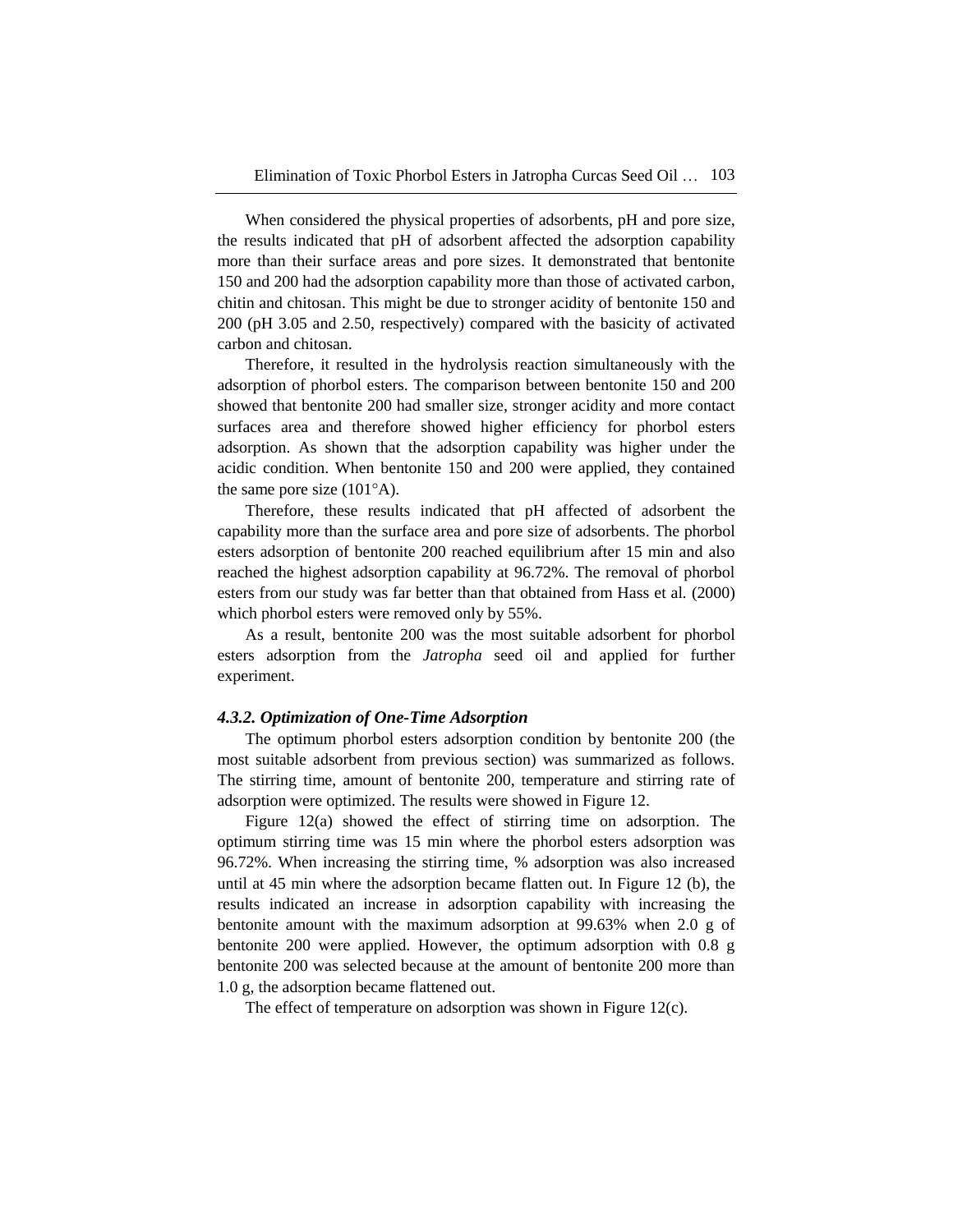

Figure 12. The effect of stirring time (a), amount of bentonite 200 (b), temperature (c) and stirring rate (d) on one-time adsorption of phorbol esters in *Jatropha* seed oil.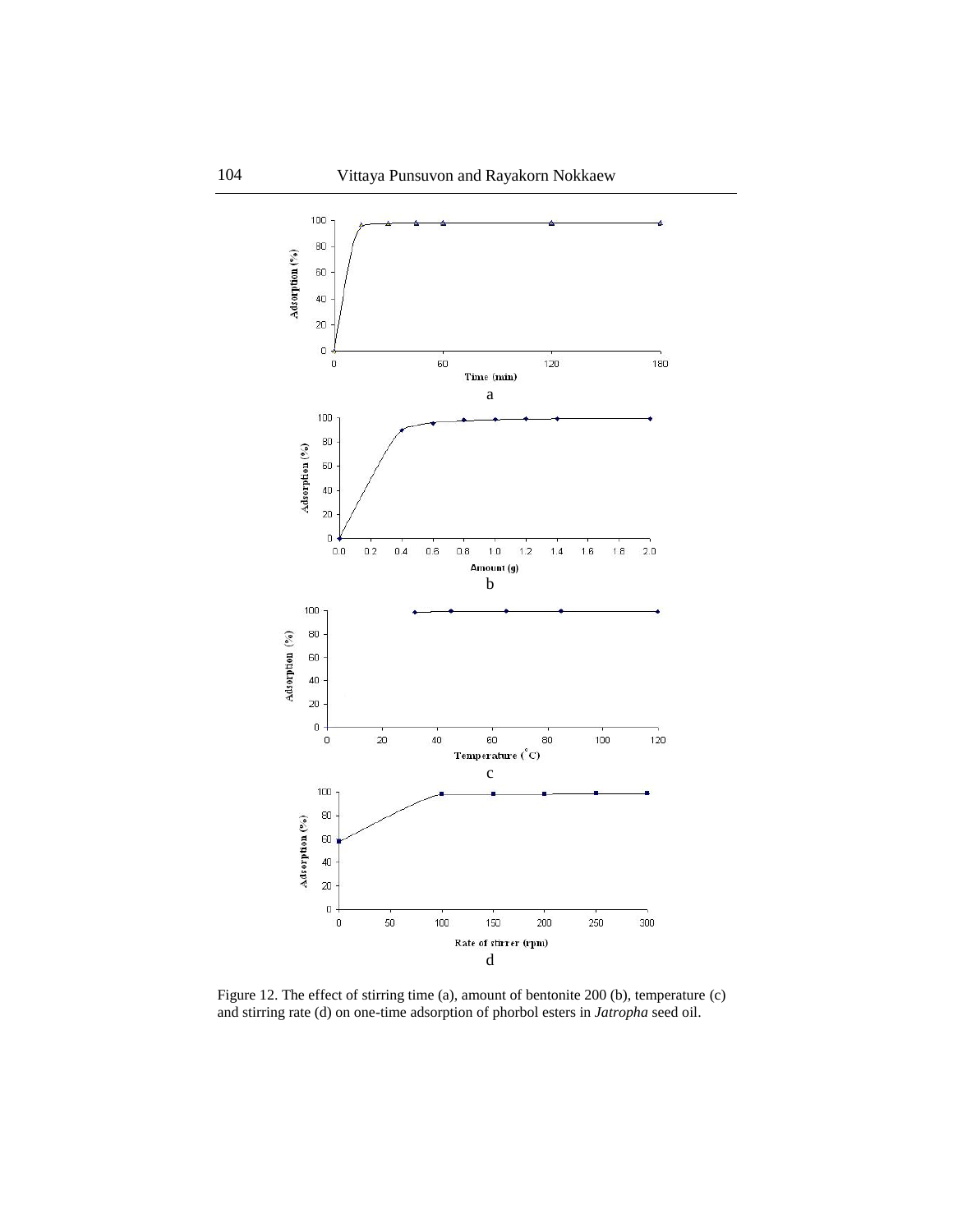The adsorption capability of all tested temperatures was about 99 % with remaining phorbol esters content as small as 0.11 mg/g (equivalent to that in the non-toxic of *Jatropha curcas* L.). The effect of stirring rate on adsorption capability of bentonite 200 was shown in Figure 12(d). As the stirring rate increased, the adsorption capability also increased. However, the stirring rate faster than 100 rpm gave constant adsorption about 98%, therefore, 100 rpm was selected as the most optimum stirring rate for adsorption by bentonite 200.

The result also showed that the equilibrium condition of adsorption was obtained under the condition: 3.2% (w/v) bentonite 200 at room temperature, 100 rpm of stirring rate and stirring time for 15 min, illustrating high phorbol esters adsorption efficiency at 96.72%, 98.45%, 98.25% and 98.38%, respectively. Temperature and stirring rate of adsorption almost did not affect the phorbol esters adsorption with bentonite 200, whereas stirring time and amount of bentonite 200 highly affected the adsorption.

#### *4.3.3. Optimization of the Two-Time Adsorption*

Even though one-time adsorption of *Jatropha* seed oil with bentonite 200 showed high efficiency of phorbol esters removal up to 98.44% or 0.0928 mg/ g phorbol esters remained in *Jatropha* seed oil, it would be of more advantageous if there was no remaining phorbol esters at all. As a result, the two-time adsorption was experimented when the seed oil after the one-time adsorption was selected to the adsorption again with new bentonite 200 under the new adsorption condition. Stirring rate and temperature of the two-time adsorption were fixed at 100 rpm and  $32^{\circ}$ C, respectively, according to the previous results. The results were demonstrated in Tables 2 and 3.

Tables 2 and 3 showed the effect of bentonite 200 amount and stirring time on the second time adsorption, respectively. Phorbol esters content in *Jatropha* seed oil was 5.9670 mg/g. After one-time of adsorption, the remaining phorbol esters in *Jatropha* seed oil was 0.0928 mg/g.

The results remonstrated that an increase in bentonite 200 amount increased a little of adsorption capability with the remaining phorbol esters content in *Jatropha* seed oil about 0.0213 mg/g or 99.64% of adsorption. Increasing of stirring rate also increased a little of adsorption capability with the remaining phorbol esters content in *Jatropha* seed oil about 0.0216 mg/g or 99.64% of adsorption. Thus, it was concluded that the maximum adsorption efficiency of phorbol esters from the second time was about 99.60% with remaining phorbol esters in the seed oil of approximately 0.02 mg/g.

Figure 13 summarized the adsorption efficiency of bentonite 200 on phorbol esters for one and two times.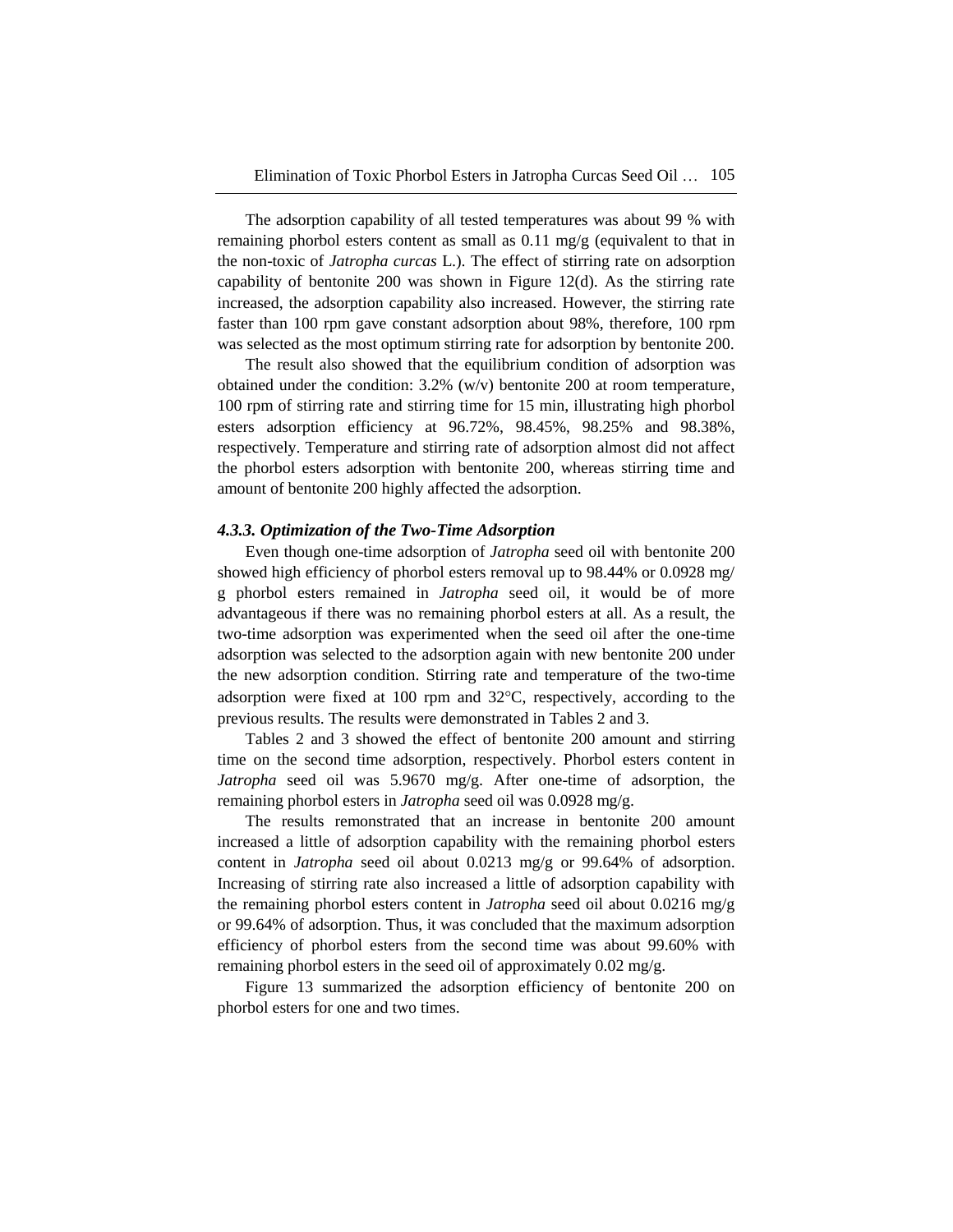| Weight of<br>BT200 (g) |                             | PEs content (mg/g)               | Adsorption<br>for one<br>time $(\%)$ | Weight of<br>BT200 (g)                 | <b>PEs</b><br>content<br>(mg/g)                          | Adsorption<br>for two-<br>time $(\%)$               |
|------------------------|-----------------------------|----------------------------------|--------------------------------------|----------------------------------------|----------------------------------------------------------|-----------------------------------------------------|
|                        | <b>Before</b><br>adsorption | After one-<br>time<br>adsorption |                                      |                                        |                                                          |                                                     |
| 0.8                    | 5.9670                      | 0.0928                           | 98.44                                | 0.0<br>0.2<br>0.4<br>0.6<br>0.8<br>1.0 | 0.0928<br>0.0213<br>0.0186<br>0.0204<br>0.0215<br>0.0212 | 98.45<br>99.64<br>99.689<br>99.66<br>99.64<br>99.64 |

**Table 2.The effect of bentonite 200 amount on the two-time adsorption**

| Table 3. The effect of stirring time on the two-time adsorption |  |  |  |  |  |  |
|-----------------------------------------------------------------|--|--|--|--|--|--|
|                                                                 |  |  |  |  |  |  |

| Weight of<br>BT200(g) |                             | PEs content $(mg/g)$             | Adsorption Weight<br>(% ) |                | <b>PEs</b>                           | Adsorption                                         |
|-----------------------|-----------------------------|----------------------------------|---------------------------|----------------|--------------------------------------|----------------------------------------------------|
|                       | <b>Before</b><br>adsorption | After one-<br>time<br>adsorption |                           | (g)            | (mg/g)                               | for one time of BT200 content for two-time<br>(% ) |
| 0.8                   | 5.9670                      | 0.0928                           | 98.44                     | 15<br>30<br>45 | 0.0928<br>0.0216<br>0.0213<br>0.0174 | 98.44<br>99.64<br>99.64<br>99.71                   |

PEs = Phorbol esters.

 $BT200 = B$ entonite $200$ .

The equilibrium condition was  $0.2$  g bentonite  $200$   $(0.8\%$ , w/v), 15 min stirring time at 32°C (room temperature) and 100 rpm stirring rate. The adsorption of phorbol esters was up to 99%.

Figure 14, the comparison between one and two-time adsorption showed the phorbol esters content remained in *Jatropha* seed oil and percentage of adsorption. The two-time adsorption could increase adsorption about 1.20% from the one-time adsorption and the remaining phorbol esters were about 0.0213 mg/g. When increased amount of bentonite 200 more than  $0.8\%$  (w/v) and increased stirring time longer than 15 min, it showed almost no effect on the adsorption capability. As a result, bentonite 200 had limited to adsorb phorbol esters in *Jatropha* seed oil in the two-time adsorption.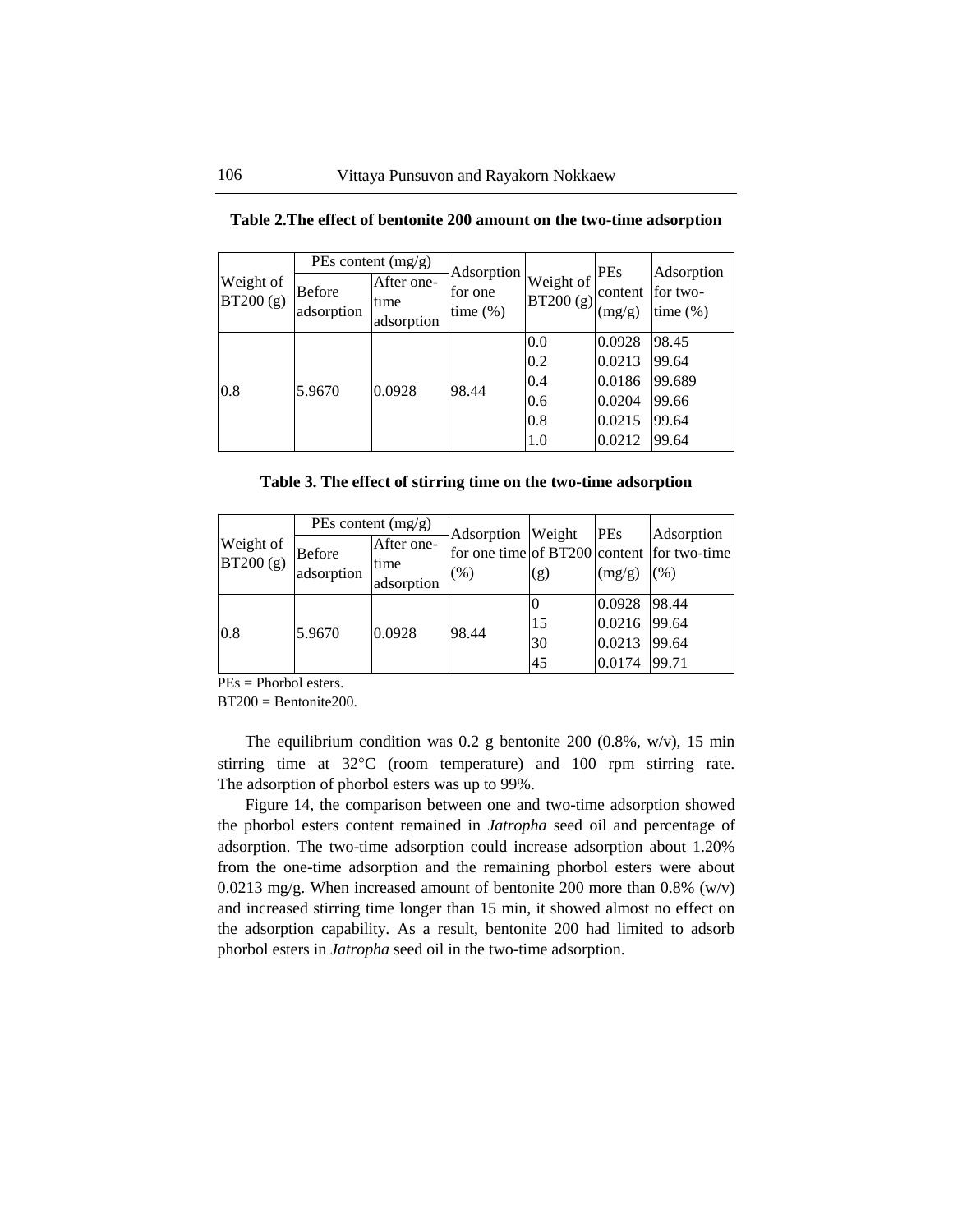

Figure 13. The effect of stirring rate (a) and bentonite 200 amount (b) on the two-time adsorption capability of phorbol esters.



Figure 14. One-time and two-time of adsorption capability of phorbol esters in seed oil.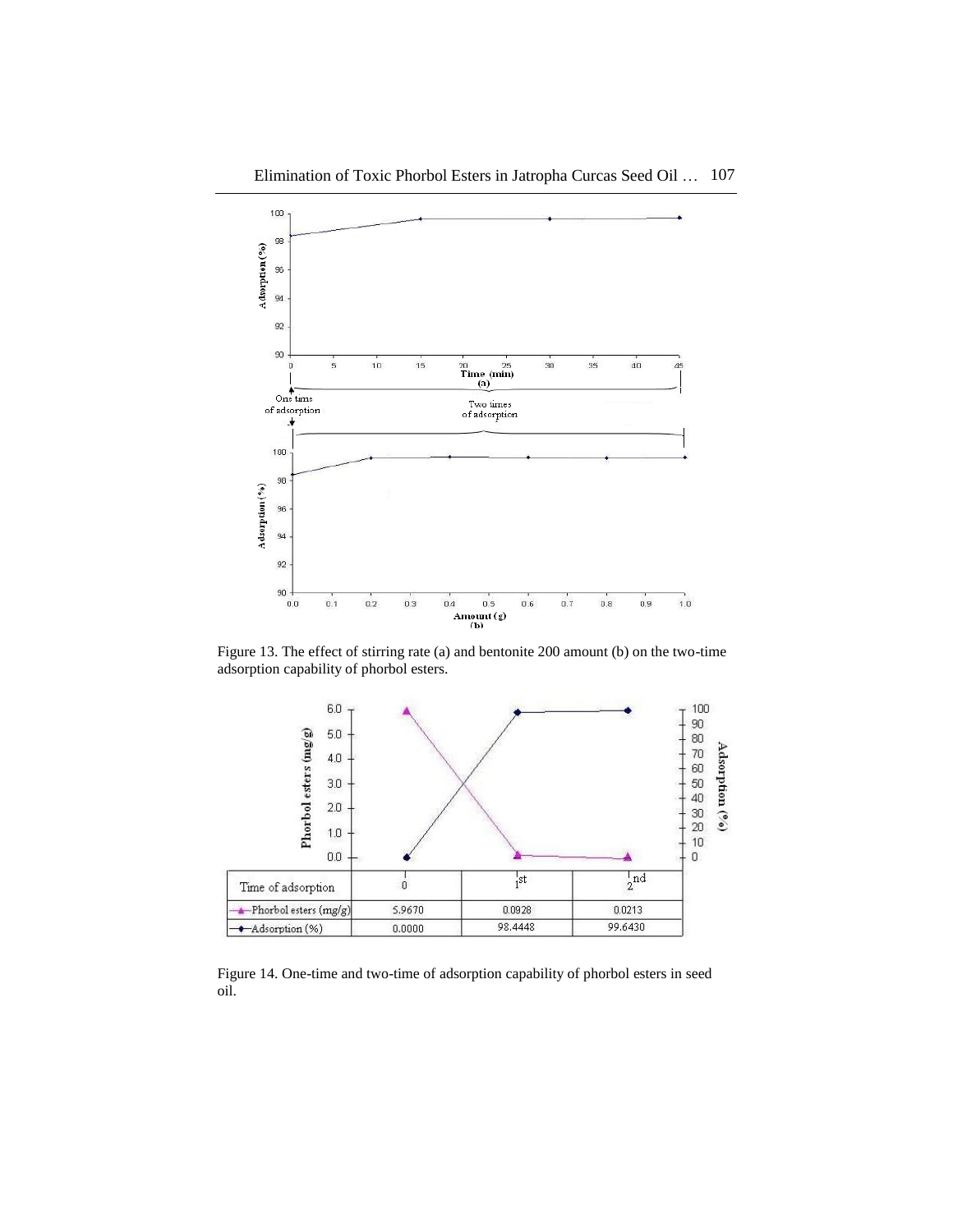# **4.4. Confirmation of Phorbol Ester by LC-MS/MS**

The confirmation of phorbol ester by LC-MS/MS with MRM mode of *Jatropha curcas* oil before adsorption showed two ionization peaks. The first one ionization peak represented parent molecule with mass 711 ionized to precursor ion with mass 311 and the second ionization peak ionized from precursor ion to produce an ion with mass 293.

This result could be explained assuming that phorbol ester fragmented by eliminating its ester groups ( $C_{13}$  and  $C_{16}$  of figure 2) and alcohol group ( $C_{20}$  of figure 2) to diterpene ester of tigliane type (molecular formula =  $C_{20}H_{23}O_{23}$ ) resulting in precursor molecule with mass 311.

The skeleton was further fragmented by losing  $H_2O$  (molecular mass = 18) to produce ion with mass 293. Hence this characteristic pattern could be used to establish specific detection of phorbol ester residuce in *Jartropha curcas* oil after adsorption.

In the case of oil after adsorption. The result from HPLC chromatogram revealed a small peak occurring between 8-12 min (the amount of phorbol ester about 0.02 mg/g) but after confirmation it did not show the two ionization peaks, indicating that phorbol esters were not left in the oil after adsorption. In addition, the concentration of residue phorbol esters in oil after adsorption is lower than 0.11 mg/g phorbol esters that reported by Makkar and Becker (1997) in the nontoxic Mexican varieties, too.

### **CONCLUSION**

Bentonite 200 was the most suitable adsorbent for phorbol esters adsorption from seed oil when compared among the activated carbon, bentonite 150, chitin and chitosan. The optimum condition was 15 min adsorption time,  $3.2\%$  (w/v) bentonite 200,  $32\degree$ C temperature and 100 rpm stirring rate with maximum removal up to 98.00% or 0.09 mg/g phorbol esters remained in seed oil.

The  $2<sup>nd</sup>$  adsorption showed the optimum condition at 0.8% (w/v) bentonite 200, 15 min stirring time at  $32^{\circ}$ C temperature and 100 rpm stirring rate with maximum removal up to 99.50% or 0.02 mg/g phorbol esters remained in seed oil. Liquid chromatogram-tandem mass spectrometry (LC-MS/MS) with multiple reaction monitoring (MRM) mode is useful technique to confirm phorbol esters left after adsorption by bentonite 200.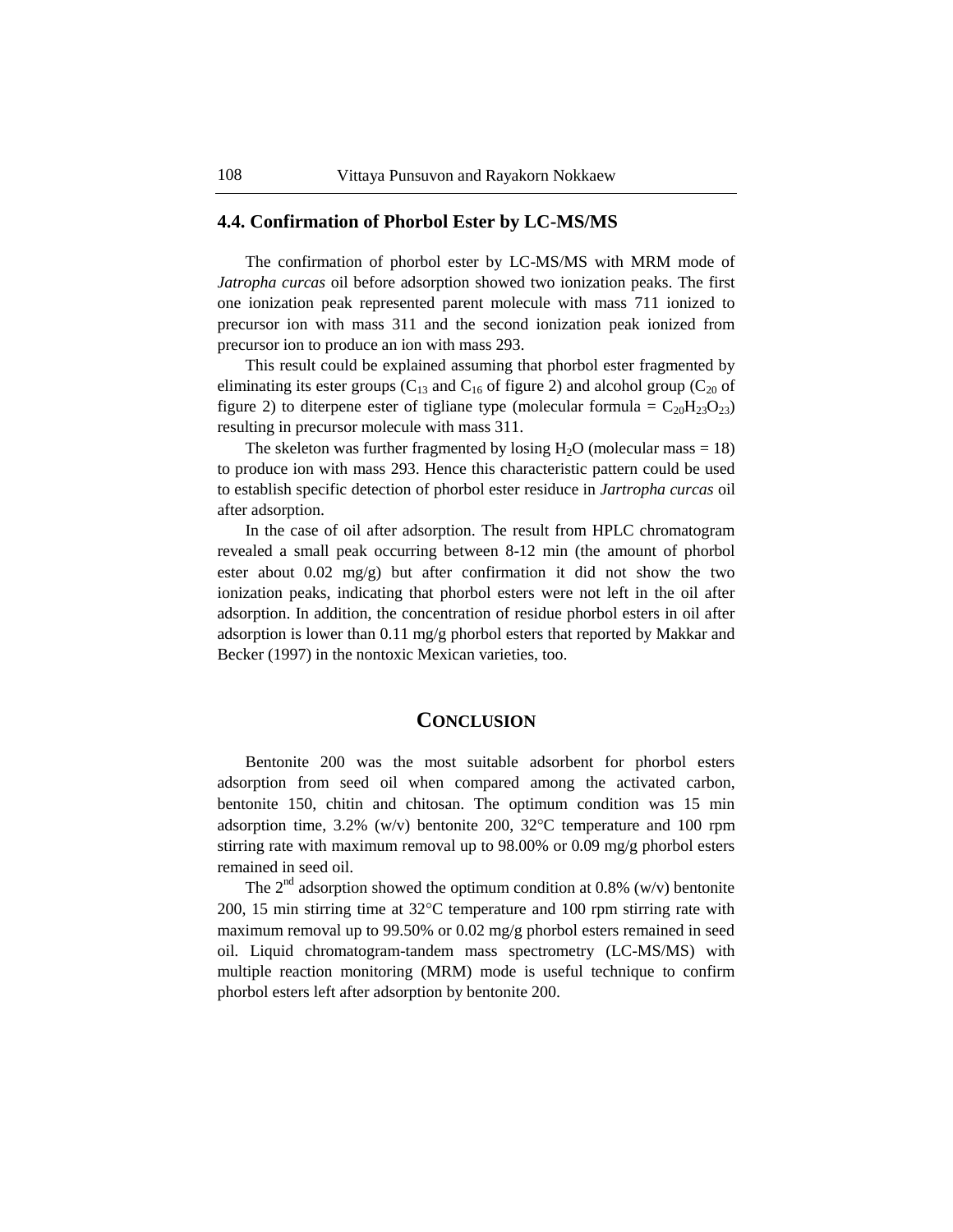The results of our study show no two ionization peaks appear that indicate the adsorption technique by bentonite 200 is useful technique for phorbol esters elimination from *J. curcas* oil.

# **REFERENCES**

- [1] Adam, E. I. 1974. Toxic effects of *Jatropha curcas* in mice.*Toxicology*. 2: 67-76.
- [2] Adam, E. I. 1979. Toxicity of *Jatroph acurcas* for goats.*Toxicology*. 4: 347-354.
- [3] Adolf, W., Opferkuch, H. J., Hecker, E. 1984. Irritant phorbol derivates from four *Jatropha* species.*Phytochemistry*. 23 (1): 129-132.
- [4] Aitken, A. 1986. In: *naturally occurring phorbol esters*. CRC Press, Boca Raton, FL. 271-288.
- [5] Becker, K., Makkar, H. P. S. 1998. Effect of phorbol esters in carp (*Cyprinuscarpio* L.).*Veterinary and Human Toxicology*. 40 (2): 82-86.
- [6] Evan, F. J. 1986. *Environmental hazards of diterpene esters from plants*. CRC Press, Boca Raton, FL. 1-31.
- [7] Gandhi, V. M., Cheriaw, K. M., Mulky, M. J. 1995. Toxicological studies on Ratanjot Oil. *Food Chemistry Toxicology*. 33 (1): 39-42.
- [8] Gläser, S. 1991. Untersuchung zu einem möglichen Gesundheits und Krebsrisiko durch pflanzliche Arzneimittel sowie industriell genutzte Rohstoffe aus Euphorbiaceen-Quantitative Bestimmung von irritierenden und tumor-promovierenden Diterpenestern und Evaluierung durch biochemische biologische Tests. *Ph.D. thesis*, University of Heidelberg, Heidelberg.
- [9] Gonzalez-Guerrico, A. M., Kazanietz1, M. G. 2005. Phorbol esterinduced apoptosis in prostate cancer cells via autocrine activation of the extrinsic apoptotic cascade.*Journal of Biological Chemistry*. 280: 38982-38991.
- [10] Gross, H., Foidl, G., Foidl, N. 1997. Detoxification of *Jatropha curcas* press cake and oil and feeding experiments on fish and mice. *Biofuels and Industrial Products from Jatropha curcas Dbv*, Graz university. 179-182.
- [11] Gübitz, G. M., Mittelbach, M., Trabi, M. 1999. Exploitation of the topical oil seed plant *Jatropha curcas* L. *Bioresource Technology*. 67: 73-82.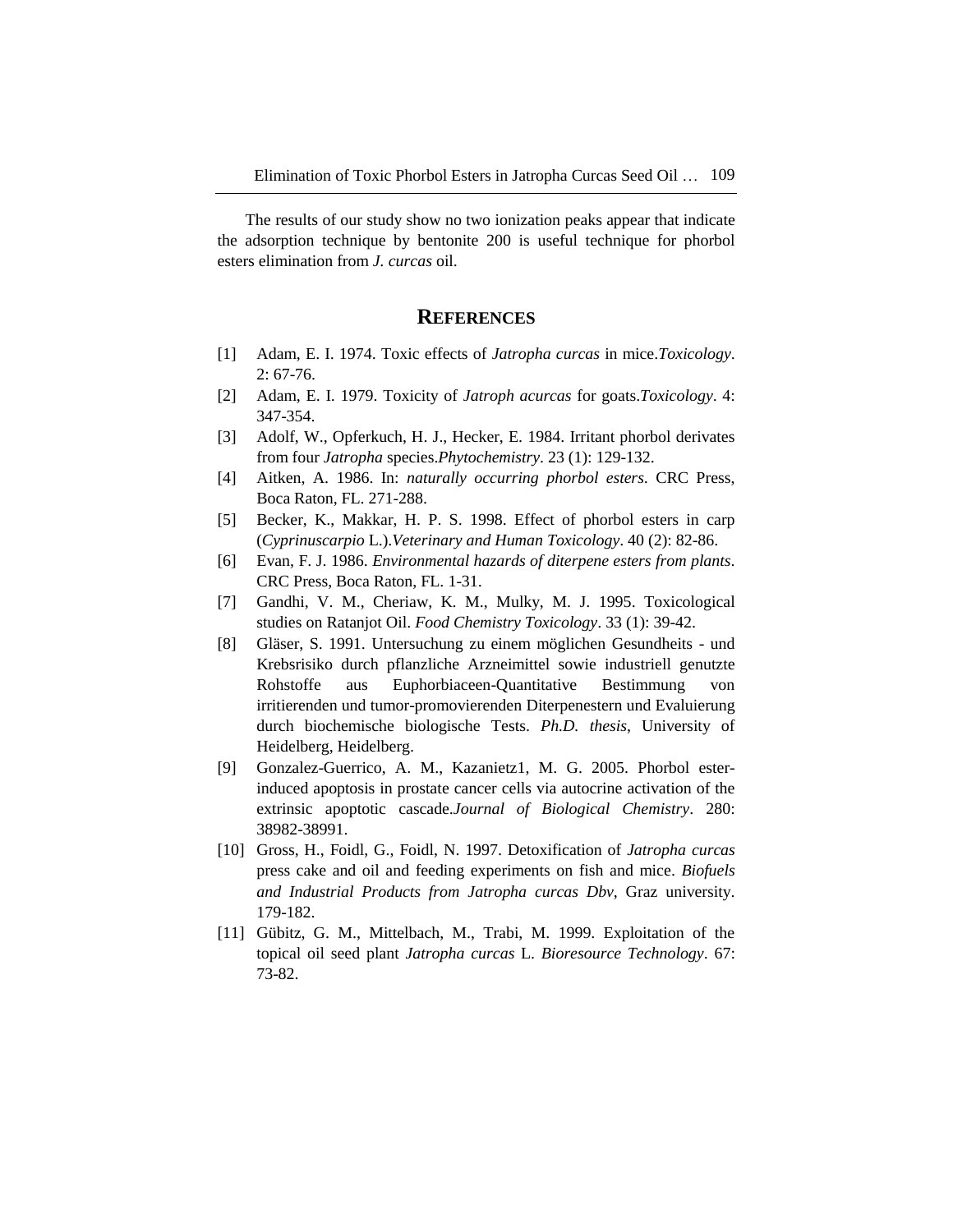- [12] Hass, W., Mittelbach, M. 2000. Detoxification experiments with seed oil from *Jatropha curcas* L. *Industrials Crops and Products*. 12: 111-118.
- [13] Hass, W., Sterk, H., Mittelbach, M. 2002. Novel 12-deoxy-16 hydroxyphorbol diesters isolated from the seed oil of *Jatropha curcas*. *Journal of Natural Products*. 65: 1434-1440.
- [14] Hecker, E., Schmidt, R. 1974. Phorbol esters: The irritants and cocarcinogens of cotton*tiglium* L. *Fortschritte der Chemie Organischer Naturstoffe.* 31: 377-467.
- [15] Heller, J. 1996. *Physic nut. Jatrophacurcas L. promoting the conservation and use of underutilized and neglected crop*. Institute of Plant Genetics and Crop Plant Research, Gatersleben / International Plant Genetic Resources Institute, Rome.
- [16] Horiuchi, T., Fujiki, H., Hirota, M., Suttajit, M., Suganuma, M., Yoshioka, A., Wongchai, V., Hecker, E., Sujimura, T. 1987. Precence of tumor promoters in the seed oil of *Jatrophacurcas* L. from Thailand.*Japan of Journal Cancer Research*. 78: 223-226.
- [17] Jacobson, K., Wenner, C. E., Femp, G., Papahadjopoulous, D. 1975. Surface properties of phorbol esters and their interaction with lipid monolayers and bilayers.*Cancer research*.35: 2991-2995.
- [18] Liberalino, A. A., Bambirra, E. A., Moraes-Santos, T., Viera, E. C. 1988. *Jatrophacurcas* L. seed: chemical analysis and toxicity. *Arquivos de biologia e technologia*. 31: 539-550.
- [19] Liu, S. Y., Sporer, M., Jourdance, J., Henning, R., Li, Y. L., Ruppel, A. 1997. Anthraquinones in *Rheum palmatum* and *Rumexdentaus* (Polygonaceae) and phorbol esters from *Jatropha curcas* (Euphorbiaceae) with molluscicidal activity against the schistosomias vector snails *Oncomelania*, *Biomphalaria* and *Bulinus*. *Journal of Tropical Medicine and International Health.* 2: 179-188.
- [20] Makkar, H. P. S., Aderibigbe, A. O., Becker, K. 1999. Comparative evaluation of non-toxic and toxic varieties of *Jatropha curcas* for chemical composition, digestibility, protein degradability and toxic factors.*Food Chemistry*. 62 (2): 207-215.
- [21] Makkar, H. P. S., Becker, K. 1997. Potential of *J. curcas* seed meal as a protein supplement to livestock feed, constraints to its utilization and possible strategies to overcome constraints. *Biofuels and Industrial Products from Jatrophacurcas.* Dbv, Graz. 190-205.
- [22] Makkar, H. P. S., Becker, K., Sporer, F., Wink, M. 1997. Study on nutritive potential and toxic constituents of difference provenances of *Jatropha curcas* L. *Agriculture Food Chemistry*. 45: 3152-3157.